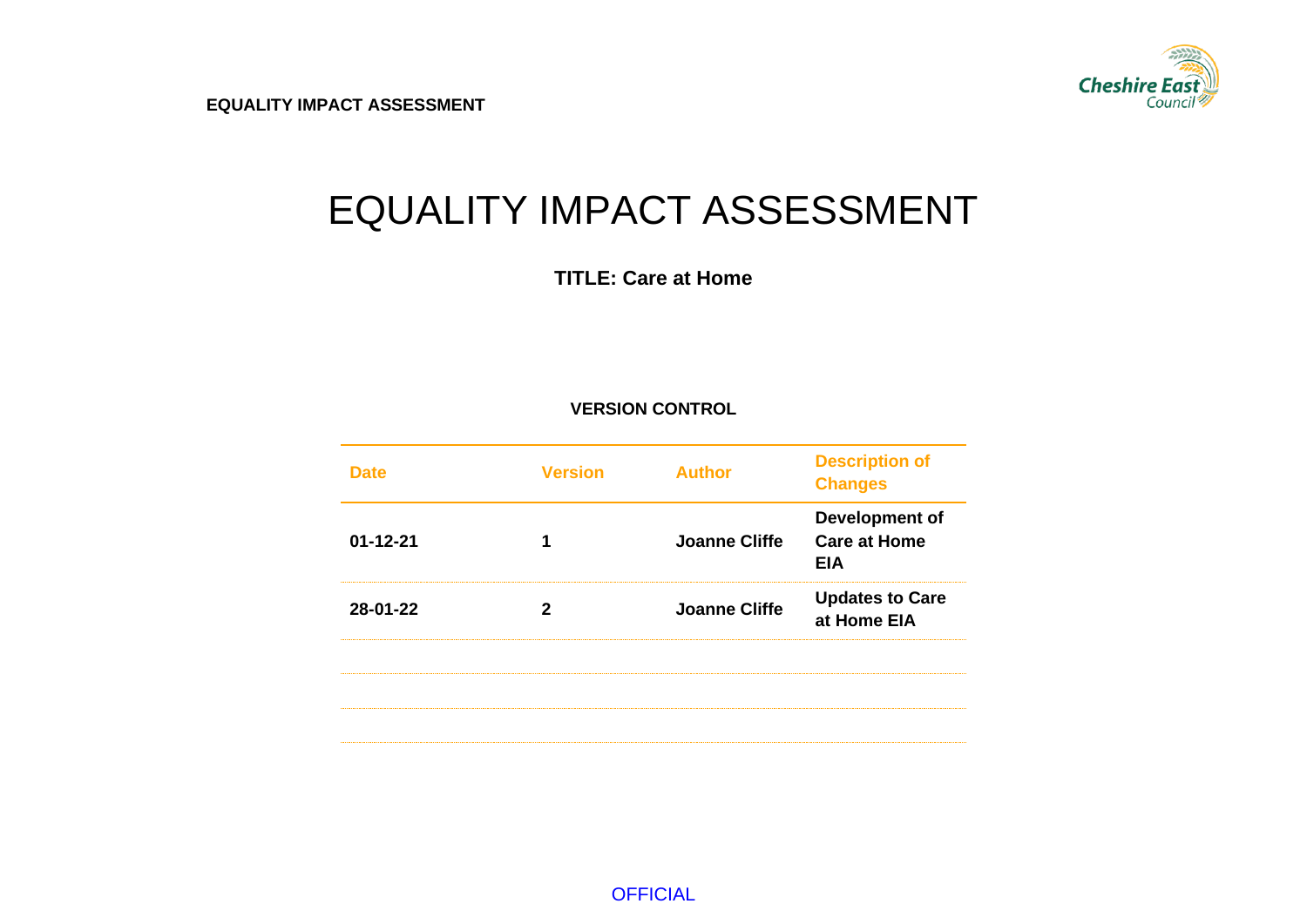

## **CHESHIRE EAST COUNCIL - EQUALITY IMPACT ASSESSMENT**

**Stage 1 Description:** Fact finding (about your policy / service /

| <b>Department</b>                                                                                                                                                                                           | Integrated Health and Social Care<br>Commissioning                                                                                                                                                                                                                                                                                                                                                                                                                                                                                                                 |                                 | Lead officer responsible for<br>assessment |                                   | Jane Stanley-McCrave - Senior<br><b>Commissioning Manager</b> |                                |
|-------------------------------------------------------------------------------------------------------------------------------------------------------------------------------------------------------------|--------------------------------------------------------------------------------------------------------------------------------------------------------------------------------------------------------------------------------------------------------------------------------------------------------------------------------------------------------------------------------------------------------------------------------------------------------------------------------------------------------------------------------------------------------------------|---------------------------------|--------------------------------------------|-----------------------------------|---------------------------------------------------------------|--------------------------------|
| <b>Service</b>                                                                                                                                                                                              |                                                                                                                                                                                                                                                                                                                                                                                                                                                                                                                                                                    | <b>Integrated Commissioning</b> |                                            | Other members of team undertaking | Joanne Cliffe - Commissioning<br>Manager                      |                                |
| <b>Date</b>                                                                                                                                                                                                 | 28-01-22                                                                                                                                                                                                                                                                                                                                                                                                                                                                                                                                                           |                                 | Version <sub>2</sub>                       |                                   |                                                               |                                |
| Type of document (mark as<br>appropriate)                                                                                                                                                                   | <b>Strategy</b>                                                                                                                                                                                                                                                                                                                                                                                                                                                                                                                                                    | Plan<br><b>Function</b>         |                                            | <b>Policy</b>                     | <b>Procedure</b>                                              | <b>Service</b><br>$\mathbf{x}$ |
| Is this a new/existing/revision of<br>an existing document (please mark<br>as appropriate)                                                                                                                  | <b>New</b><br>$\mathbf{x}$                                                                                                                                                                                                                                                                                                                                                                                                                                                                                                                                         |                                 |                                            | <b>Existing</b>                   |                                                               | <b>Revision</b>                |
| Title and subject of the impact<br>assessment (include a brief<br>description of the aims, outcomes,<br>operational issues as appropriate<br>and how it fits in with the wider<br>aims of the organisation) | Strategic aim within the corporate plan: "A council which empowers people".<br><b>Priority:</b> Reduce the reliance on long-term care by improving services closer to home and providing more extra care<br>facilities, including dementia services.                                                                                                                                                                                                                                                                                                               |                                 |                                            |                                   |                                                               |                                |
| Please attach a copy of the strategy/<br>plan/ function/ policy/ procedure/<br>service                                                                                                                      | <b>Care at Home</b><br>This involves exploration of the options for the future of all care at home for adults and older people with care and<br>support needs residing in Cheshire East, and service users with elements of continuing healthcare needs.<br>This proposal is to ensure that this strategic aim is met, commissioners are looking to build upon the lessons that have<br>been learned from the existing care at home service. In addition, advances in the sector and changes to relevant<br>legislation will be incorporated into the end product. |                                 |                                            |                                   |                                                               |                                |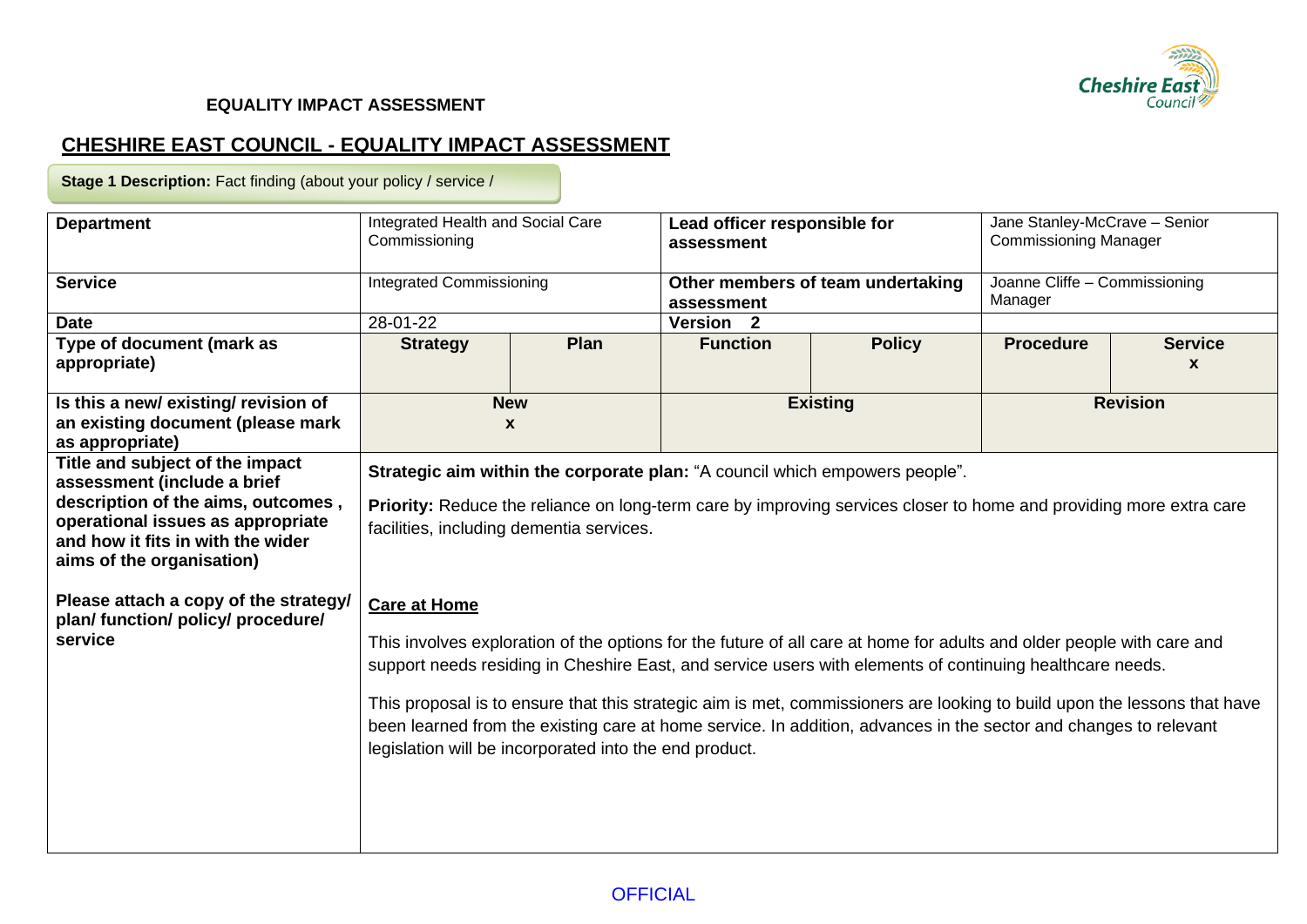

| <b>Purpose</b>                                                                                                                                                                                                                                                                                                                                                                                                                                                                                                  |
|-----------------------------------------------------------------------------------------------------------------------------------------------------------------------------------------------------------------------------------------------------------------------------------------------------------------------------------------------------------------------------------------------------------------------------------------------------------------------------------------------------------------|
| A Memorandum of Understanding (MoU) is being developed to promote effective working relationships between<br>Cheshire East Council (CEC) and Cheshire Clinical Commissioning Group (CCCG) to help ensure that there is<br>effective, co-ordinated, and comprehensive regulation under section 5 of the Care Act to promote efficient and effective<br>operation and sustainability of a market in services for meeting the care and support needs of individuals.                                               |
| This MoU is intended to support the following ethos:                                                                                                                                                                                                                                                                                                                                                                                                                                                            |
| Meeting responsibilities for the safety of service users                                                                                                                                                                                                                                                                                                                                                                                                                                                        |
| Make clear to one another from the outset their particular statutory responsibilities<br>$\bullet$                                                                                                                                                                                                                                                                                                                                                                                                              |
| To set out operational need<br>$\bullet$                                                                                                                                                                                                                                                                                                                                                                                                                                                                        |
| To prompt early decisions about the actions and investigation(s) thought to be necessary and a dialogue about<br>the implications of these                                                                                                                                                                                                                                                                                                                                                                      |
| To provide an efficient and effective approach to the management of the care at home market in developing and<br>strengthening partnership working                                                                                                                                                                                                                                                                                                                                                              |
| To prompt the identification of lead personnel to manage liaison between organisations                                                                                                                                                                                                                                                                                                                                                                                                                          |
| To ensure that the requirements of current data protection legislation are met by all parties<br>$\bullet$                                                                                                                                                                                                                                                                                                                                                                                                      |
| As Cheshire and Merseyside Integrated Care Partnership, we will commission the Care at Home Service together. This<br>will enable people with elements of continuing healthcare needs to be included within the contract, allowing for further<br>continuity of care for service users should their health needs increase to a level where elements of continuing<br>healthcare are required, as they would not need to change the provider who may be going in to support them for their<br>social care needs. |
| The children's component of the current care at home service has been taken out and is being commissioned<br>independently.                                                                                                                                                                                                                                                                                                                                                                                     |
| There will be an impact on some service users as some may need to have a different provider or care worker, as there<br>may be a loss of some providers via the tender process.                                                                                                                                                                                                                                                                                                                                 |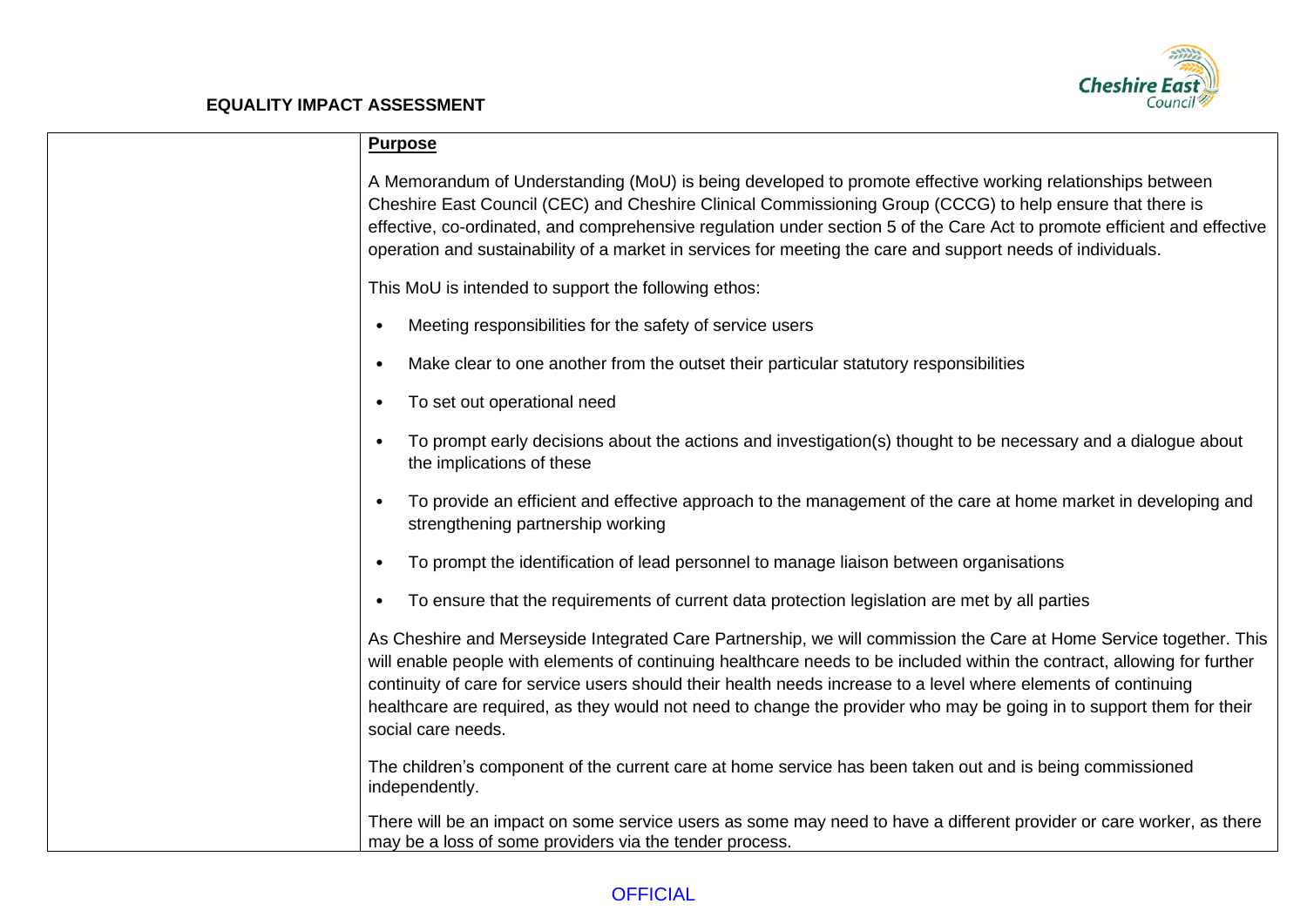

|                                                                                                                                                                    | The benefits of this process will be that there would be an improved offer to care at home users, as we have learnt<br>lessons from the existing care at home service. In addition, advances in the sector and changes to relevant legislation<br>will be incorporated into the end product.                                                                                                                                                                                                          |
|--------------------------------------------------------------------------------------------------------------------------------------------------------------------|-------------------------------------------------------------------------------------------------------------------------------------------------------------------------------------------------------------------------------------------------------------------------------------------------------------------------------------------------------------------------------------------------------------------------------------------------------------------------------------------------------|
|                                                                                                                                                                    | Whilst the transition period takes place (May 2023 until September 2023) all service users will be reviewed and<br>supported by officers from Cheshire East Council.                                                                                                                                                                                                                                                                                                                                  |
|                                                                                                                                                                    | Cheshire East Council will also be fully engaging and consulting with service users.                                                                                                                                                                                                                                                                                                                                                                                                                  |
|                                                                                                                                                                    | Cheshire East Council have undertaken a cost of care fee review of care at home, complex, and accommodation with<br>care providers.                                                                                                                                                                                                                                                                                                                                                                   |
|                                                                                                                                                                    | It is worth noting that whilst it is proposed to publish this EIA on the council's web page as an 'EIA under development',<br>there has not yet been any engagement with care at home users or the care providers, therefore, we currently, have<br>no information or data on which to make judgements about any unforeseen adverse effects on people from protected<br>characteristic groups. We will continue to update and review this EIA as the mobilisation of the new service draws<br>closer. |
| Who are the main stakeholders, and<br>have they been engaged with?<br>(e.g., public, employees,<br><b>Councillors, partners, specific</b><br>audiences, residents) | Existing and potential care at home service users (including their families and carers)<br><b>All Councillors</b><br>$\bullet$<br>Current independent sector care at home providers<br><b>Cheshire Clinical Commissioning Group (CCCG)</b><br>Cheshire East Council Contracts / Commissioners / Quality Assurance Team<br>Cheshire East Council Adult Social Care Operational Teams<br>Voluntary, Community and Faith Sector<br><b>Care Quality Commission</b>                                        |
| What consultation method(s) did<br>you use?                                                                                                                        | There has not yet been any external engagement on this project as we are currently awaiting permission to proceed<br>with the recommission before we can commence this.                                                                                                                                                                                                                                                                                                                               |
|                                                                                                                                                                    | It is envisioned that external providers and service users will be invited to attend task and finish groups to enable their<br>feedback on the current service and identify areas of further good practice which may be required. They will also be<br>involved in the development of the model, Lots etc. Internal stakeholders have also attended task and finish groups<br>linking to the modelling and recommissioning of the service.                                                            |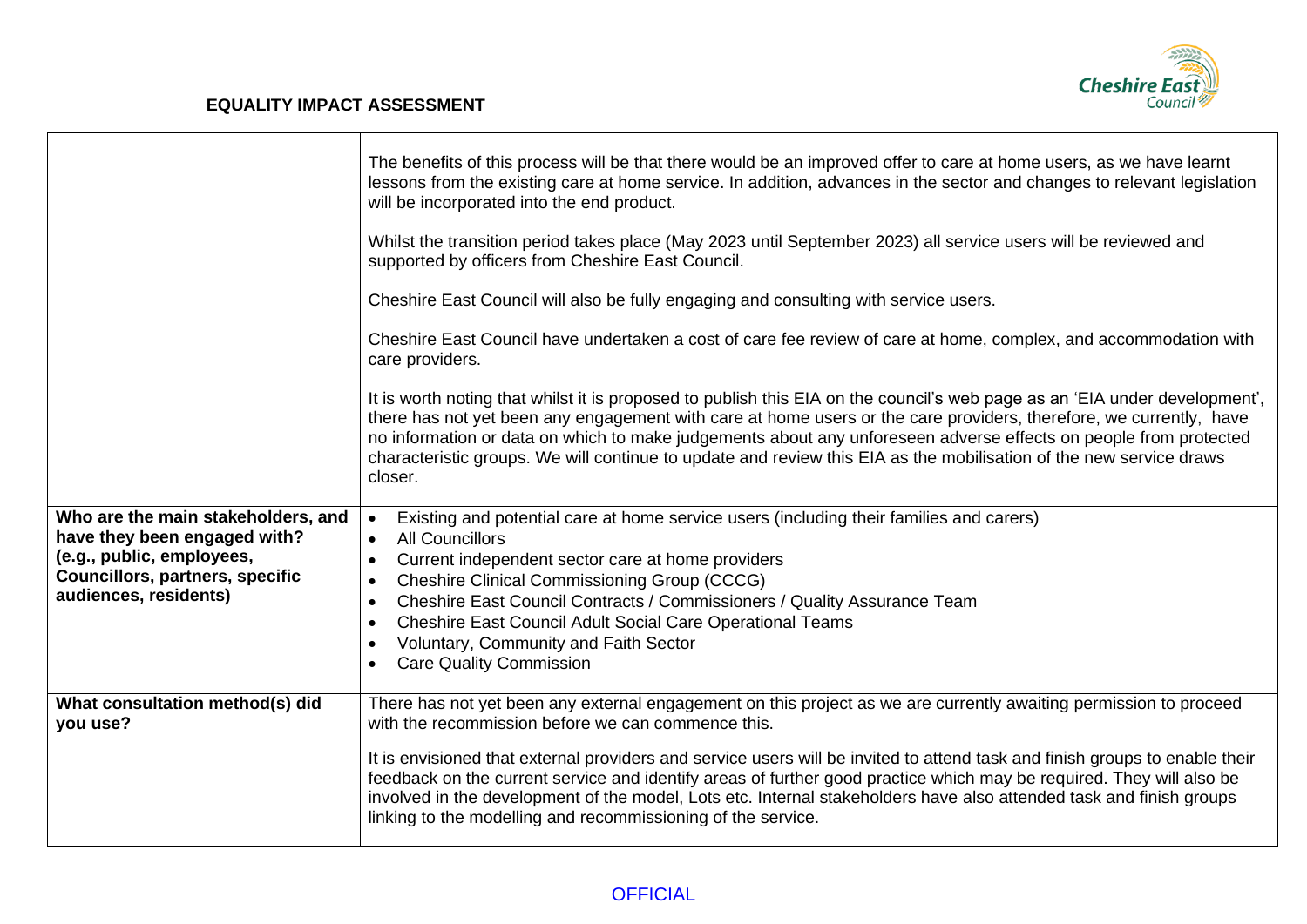

| <b>Stage 2 Initial Screening</b>                                                                                                                                          |                                                                                                                                                                                                                                                                                                                                                                                                                                                                                                     |
|---------------------------------------------------------------------------------------------------------------------------------------------------------------------------|-----------------------------------------------------------------------------------------------------------------------------------------------------------------------------------------------------------------------------------------------------------------------------------------------------------------------------------------------------------------------------------------------------------------------------------------------------------------------------------------------------|
| Who is affected and what<br>evidence have you considered to<br>arrive at this analysis?<br>(This may or may not include the<br>stakeholders listed above)                 | All stakeholders listed above potentially. We will analyse feedback from provider and service user task and finish groups<br>(which will include what the proposed new model could look like etc.).                                                                                                                                                                                                                                                                                                 |
| Who is intended to benefit and<br>how?                                                                                                                                    | Service users – adults / older people and those requiring elements of continuing healthcare should have a more<br>personalised service which offers more choice and that better serves their needs.<br>The benefits of this process will be that there would be an improved offer to care at home users, as we have learnt<br>lessons from the existing care at home service. In addition, advances in the sector and changes to relevant legislation<br>will be incorporated into the end product. |
|                                                                                                                                                                           | As Cheshire and Merseyside Integrated Care Partnership, we will commission the care at home service together. This<br>will provide partners with an opportunity to promote and champion a single and shared view of high-quality care and<br>support. With our partners we will ensure that health and social care services provide people with safe, effective,<br>compassionate, high quality care and that as partners we encourage care services to improve.                                    |
| Could there be a different impact<br>or outcome for some groups?                                                                                                          | Yes – the service is aimed at vulnerable people who need extra support this includes adults, older people, and service<br>users with elements of continuing healthcare needs.                                                                                                                                                                                                                                                                                                                       |
| Does it include making decisions<br>based on individual<br>characteristics, needs or<br>circumstances?                                                                    | All social care services are offered based on assessed eligible need. This work does not change the basis of those<br>individual assessment decisions, these are in care plans.                                                                                                                                                                                                                                                                                                                     |
| Are relations between different<br>groups or communities likely to<br>be affected?<br>(e.g., will it favour one particular<br>group or deny opportunities for<br>others?) | <b>No</b>                                                                                                                                                                                                                                                                                                                                                                                                                                                                                           |
| Is there any specific targeted<br>action to promote equality? Is<br>there a history of unequal<br>outcomes (do you have enough<br>evidence to prove otherwise)?           | No – all decision and solutions will be based on a fully personalised approach                                                                                                                                                                                                                                                                                                                                                                                                                      |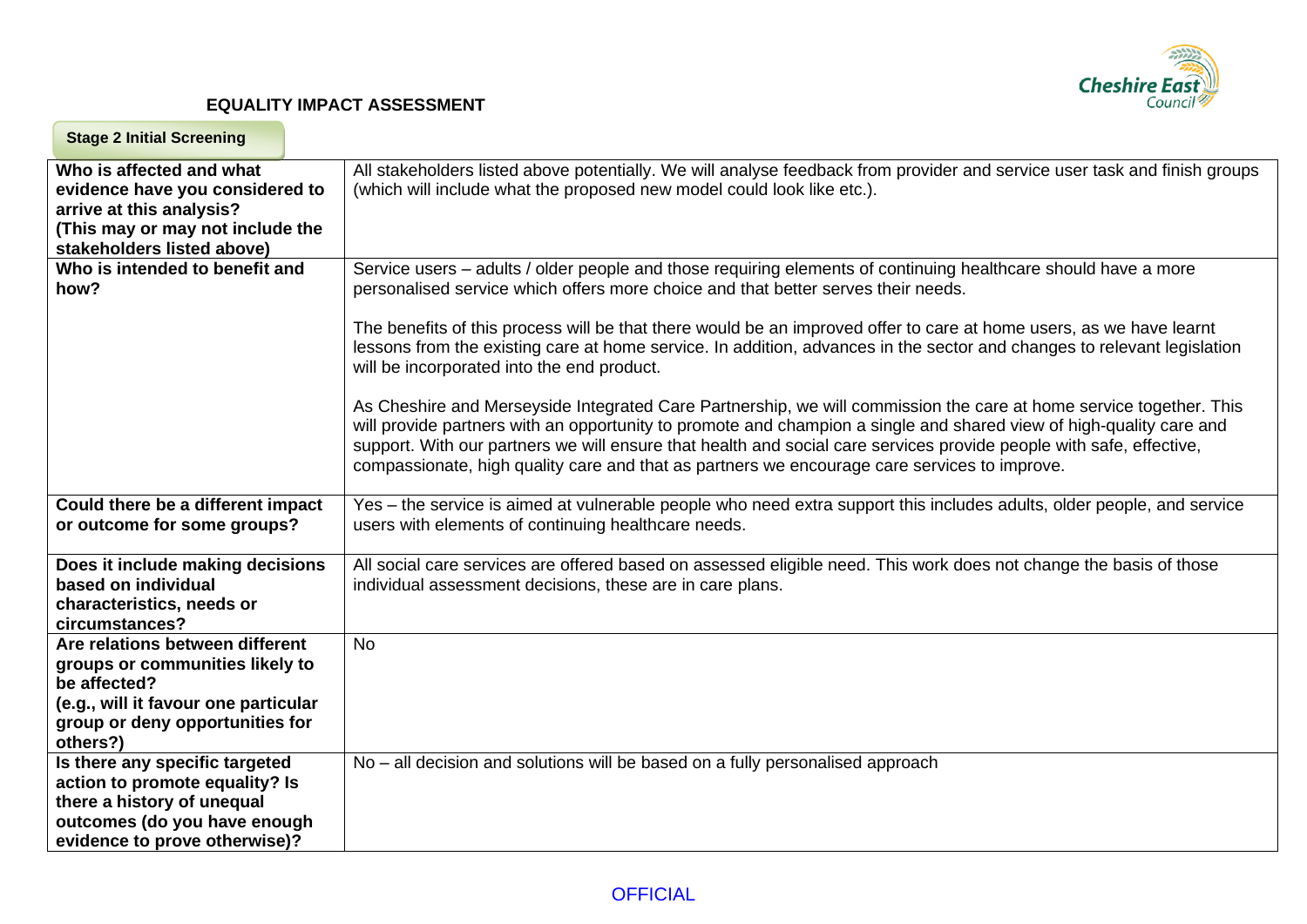

| Age                        |                                                                                                                                                                                                                                                                                                                                                                                                                                                                                                                                                                                                                                                                                                                                                                                                                                                                                                                                                                                                                                                                                                                                                                                                                                                                                                                                                                                                                     | Y                                 | Y<br><b>Religion &amp; belief</b><br>Marriage & civil partnership                                         |                                                     |  |  |  |  |            | Y                                        |                                                                                                                           |   |
|----------------------------|---------------------------------------------------------------------------------------------------------------------------------------------------------------------------------------------------------------------------------------------------------------------------------------------------------------------------------------------------------------------------------------------------------------------------------------------------------------------------------------------------------------------------------------------------------------------------------------------------------------------------------------------------------------------------------------------------------------------------------------------------------------------------------------------------------------------------------------------------------------------------------------------------------------------------------------------------------------------------------------------------------------------------------------------------------------------------------------------------------------------------------------------------------------------------------------------------------------------------------------------------------------------------------------------------------------------------------------------------------------------------------------------------------------------|-----------------------------------|-----------------------------------------------------------------------------------------------------------|-----------------------------------------------------|--|--|--|--|------------|------------------------------------------|---------------------------------------------------------------------------------------------------------------------------|---|
| <b>Disability</b>          |                                                                                                                                                                                                                                                                                                                                                                                                                                                                                                                                                                                                                                                                                                                                                                                                                                                                                                                                                                                                                                                                                                                                                                                                                                                                                                                                                                                                                     | Y                                 |                                                                                                           | Y<br><b>Pregnancy &amp; maternity</b><br><b>Sex</b> |  |  |  |  |            |                                          |                                                                                                                           | Y |
| <b>Gender reassignment</b> |                                                                                                                                                                                                                                                                                                                                                                                                                                                                                                                                                                                                                                                                                                                                                                                                                                                                                                                                                                                                                                                                                                                                                                                                                                                                                                                                                                                                                     | Y                                 | Y<br><b>Sexual orientation</b><br>Race                                                                    |                                                     |  |  |  |  |            |                                          | Y                                                                                                                         |   |
|                            | What evidence do you have to support your findings? (Quantitative and qualitative) Please provide additional<br>information that you wish to include as appendices to this document, i.e., graphs, tables, charts                                                                                                                                                                                                                                                                                                                                                                                                                                                                                                                                                                                                                                                                                                                                                                                                                                                                                                                                                                                                                                                                                                                                                                                                   |                                   |                                                                                                           |                                                     |  |  |  |  | out        | <b>Consultation/ involvement carried</b> |                                                                                                                           |   |
|                            |                                                                                                                                                                                                                                                                                                                                                                                                                                                                                                                                                                                                                                                                                                                                                                                                                                                                                                                                                                                                                                                                                                                                                                                                                                                                                                                                                                                                                     |                                   |                                                                                                           |                                                     |  |  |  |  | <b>Yes</b> | <b>No</b>                                |                                                                                                                           |   |
| Age                        | home service:                                                                                                                                                                                                                                                                                                                                                                                                                                                                                                                                                                                                                                                                                                                                                                                                                                                                                                                                                                                                                                                                                                                                                                                                                                                                                                                                                                                                       |                                   | The following data shows the percentage of age ranges for service users currently in receipt of a care at |                                                     |  |  |  |  |            |                                          | Not yet as awaiting<br>Committee approval to<br>proceed with this aspect                                                  |   |
|                            | <b>Age Band</b>                                                                                                                                                                                                                                                                                                                                                                                                                                                                                                                                                                                                                                                                                                                                                                                                                                                                                                                                                                                                                                                                                                                                                                                                                                                                                                                                                                                                     | 18-24                             | $65 - 74$<br>25-64<br>75-84<br>$85+$                                                                      |                                                     |  |  |  |  |            |                                          | of the recommission -                                                                                                     |   |
|                            | % Of Age<br><b>Band</b>                                                                                                                                                                                                                                                                                                                                                                                                                                                                                                                                                                                                                                                                                                                                                                                                                                                                                                                                                                                                                                                                                                                                                                                                                                                                                                                                                                                             | 27%<br>35%<br>$1\%$<br>22%<br>15% |                                                                                                           |                                                     |  |  |  |  |            |                                          | there will be individual<br>task and finish groups set<br>up for care at home users                                       |   |
|                            | The key characteristics of the people who use services will be adults, older people, and those requiring<br>elements of continuing healthcare needs. As such, the proposals could have a potential negative impact of<br>this protected group. If some care at home providers are not successful on the recommission of the care<br>at home service, the people who use services may have to move providers. Service users could also opt<br>to take a direct payment and source their own care, but there could be instances where they would need<br>to move provider.<br>The impact from this would only be short-term as the service users may need to have a new provider and /<br>or carer. In some instances, should TUPE apply, there may not even be a change to carer.<br>The benefits of this process will be that there would be an improved offer to care at home users, as we<br>have learnt lessons from the existing care at home service. In addition, advances in the sector and<br>changes to relevant legislation will be incorporated into the end product/service delivered.<br>Also, it is possible that providers may employ some people with protected characteristics. If those<br>providers do not tender and as a result reduce their provision, then the job security of those people could<br>be affected. TUPE implications may apply; therefore, the staff may have a new employer. |                                   |                                                                                                           |                                                     |  |  |  |  |            | regarding this<br>recommission.          | and care providers.<br>There will also be a<br>survey which will be<br>developed where care at<br>home users can feedback |   |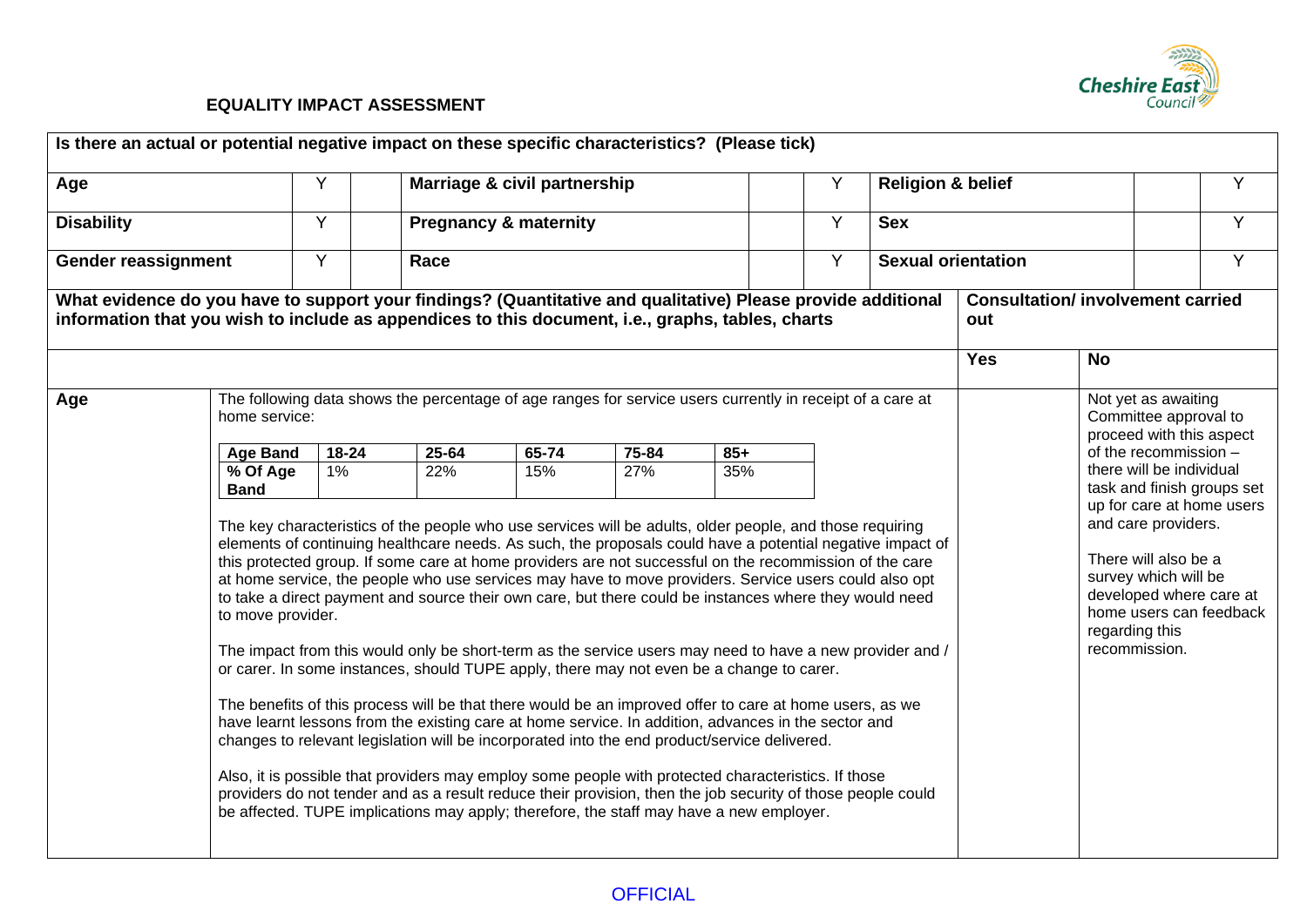

| <b>Disability</b>      | The data below shows the percentage of service users currently in receipt of a care at home service who<br>are deemed to be affected by the following primary support reason (PSR): |                                                                                                                                                                                                                                                                                                                                                                                                                                                                                                                                                                                                                                                                                                                                                                                                                                                                                                                                                                                        |                         |                                   |                                  |                                                      |                                 |                                                                                                                                                                                                                                                                                                                                        | Not yet as awaiting<br>Committee approval to<br>proceed with this aspect                                                                                                                                                                                                                   |
|------------------------|-------------------------------------------------------------------------------------------------------------------------------------------------------------------------------------|----------------------------------------------------------------------------------------------------------------------------------------------------------------------------------------------------------------------------------------------------------------------------------------------------------------------------------------------------------------------------------------------------------------------------------------------------------------------------------------------------------------------------------------------------------------------------------------------------------------------------------------------------------------------------------------------------------------------------------------------------------------------------------------------------------------------------------------------------------------------------------------------------------------------------------------------------------------------------------------|-------------------------|-----------------------------------|----------------------------------|------------------------------------------------------|---------------------------------|----------------------------------------------------------------------------------------------------------------------------------------------------------------------------------------------------------------------------------------------------------------------------------------------------------------------------------------|--------------------------------------------------------------------------------------------------------------------------------------------------------------------------------------------------------------------------------------------------------------------------------------------|
|                        | <b>PSR</b>                                                                                                                                                                          | Learning<br><b>Disability</b>                                                                                                                                                                                                                                                                                                                                                                                                                                                                                                                                                                                                                                                                                                                                                                                                                                                                                                                                                          | <b>Mental</b><br>Health | <b>Physical</b><br><b>Support</b> | <b>Sensory</b><br><b>Support</b> | <b>Support</b><br>with<br>memory<br>and<br>cognition | <b>Social</b><br><b>Support</b> |                                                                                                                                                                                                                                                                                                                                        | of the recommission -<br>there will be individual<br>task and finish groups set<br>up for care at home users<br>and care providers.                                                                                                                                                        |
|                        | $%$ Of<br><b>PSR</b>                                                                                                                                                                | 9%<br>There may be people who use services who have a disability. As such, the proposals could have a<br>recommission of the care at home service, the people who use services may have to move providers.<br>Service users could also opt to take a direct payment and source their own care, but there could be<br>instances where they would need to move provider.<br>or carer. In some instances, should TUPE apply, there may not even be a change to carer.<br>The benefits of this process will be that there would be an improved offer to care at home users, as we<br>have learnt lessons from the existing care at home service. In addition, advances in the sector and<br>changes to relevant legislation will be incorporated into the end product/service delivered.<br>Also, it is possible that providers may employ some people with protected characteristics. If those<br>be affected. TUPE implications may apply; therefore, the staff may have a new employer. | 8%                      | 70%                               | $1\%$                            | 11%                                                  | 1%                              | potential negative impact of this protected group. If some care at home providers are not successful on the<br>The impact from this would only be short-term as the service users may need to have a new provider and /<br>providers do not tender and as a result reduce their provision, then the job security of those people could | There will also be a<br>survey which will be<br>developed where care at<br>home users can feedback<br>regarding this<br>recommission.                                                                                                                                                      |
| Gender<br>reassignment |                                                                                                                                                                                     | There may be people who use services who have reassigned. As such, the proposals could have a<br>recommission of the care at home service, the people who use services may have to move providers.<br>Service users could also opt to take a direct payment and source their own care, but there could be<br>instances where they would need to move provider.<br>or carer. In some instances, should TUPE apply, there may not even be a change to carer.<br>The benefits of this process will be that there would be an improved offer to care at home users, as we<br>have learnt lessons from the existing care at home service. In addition, advances in the sector and<br>changes to relevant legislation will be incorporated into the end product/service delivered.                                                                                                                                                                                                           |                         |                                   |                                  |                                                      |                                 | potential negative impact of this protected group. If some care at home providers are not successful on the<br>The impact from this would only be short-term as the service users may need to have a new provider and /                                                                                                                | Not yet as awaiting<br>Committee approval to<br>proceed with this aspect<br>of the recommission -<br>there will be individual<br>task and finish groups set<br>up for care at home users<br>and care providers.<br>There will also be a<br>survey which will be<br>developed where care at |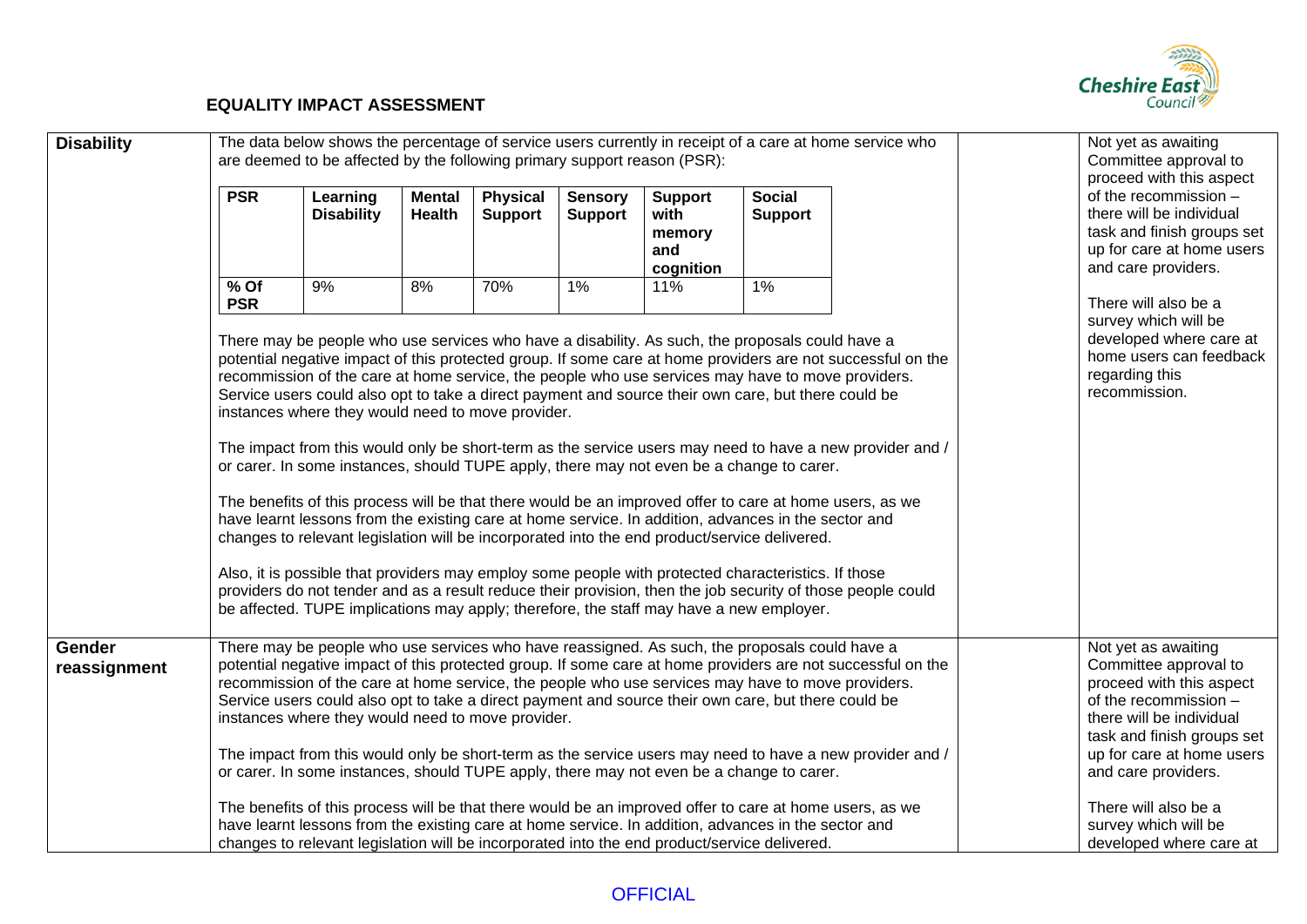

|                                 | Also, it is possible that providers may employ some people with protected characteristics. If those<br>providers do not tender and as a result reduce their provision, then the job security of those people could<br>be affected. TUPE implications may apply; therefore, the staff may have a new employer.                                                                                                                                                                                                                                                                                                                                                                                                                                                                                                                                                                                                                                                                                                                                                                                                                                                                                                                                                                                                                                  | home users can feedback<br>regarding this<br>recommission.                                                                                                                                                                                                                                                                                               |
|---------------------------------|------------------------------------------------------------------------------------------------------------------------------------------------------------------------------------------------------------------------------------------------------------------------------------------------------------------------------------------------------------------------------------------------------------------------------------------------------------------------------------------------------------------------------------------------------------------------------------------------------------------------------------------------------------------------------------------------------------------------------------------------------------------------------------------------------------------------------------------------------------------------------------------------------------------------------------------------------------------------------------------------------------------------------------------------------------------------------------------------------------------------------------------------------------------------------------------------------------------------------------------------------------------------------------------------------------------------------------------------|----------------------------------------------------------------------------------------------------------------------------------------------------------------------------------------------------------------------------------------------------------------------------------------------------------------------------------------------------------|
| Marriage & civil<br>partnership | There may be people who use services who are married or in a civil partnership. As such, the proposals<br>could have a potential negative impact of this protected group. If some care at home providers are not<br>successful on the recommission of the care at home service, the people who use services may have to<br>move providers. Service users could also opt to take a direct payment and source their own care, but<br>there could be instances where they would need to move provider.<br>The impact from this would only be short-term as the service users may need to have a new provider and /<br>or carer. In some instances, should TUPE apply, there may not even be a change to carer.<br>The benefits of this process will be that there would be an improved offer to care at home users, as we<br>have learnt lessons from the existing care at home service. In addition, advances in the sector and<br>changes to relevant legislation will be incorporated into the end product/service delivered.<br>Also, it is possible that providers may employ some people with protected characteristics. If those<br>providers do not tender and as a result reduce their provision, then the job security of those people could<br>be affected. TUPE implications may apply; therefore, the staff may have a new employer. | Not yet as awaiting<br>Committee approval to<br>proceed with this aspect<br>of the recommission -<br>there will be individual<br>task and finish groups set<br>up for care at home users<br>and care providers.<br>There will also be a<br>survey which will be<br>developed where care at<br>home users can feedback<br>regarding this<br>recommission. |
| Pregnancy &<br>maternity        | There may be people who use services who are pregnant or on maternity leave. If some care at home<br>providers are not successful on the recommission of the care at home service, the people who use<br>services may have to move providers. Service users could also opt to take a direct payment and source<br>their own care, but there could be instances where they would need to move provider.<br>The impact from this would only be short-term as the service users may need to have a new provider and /<br>or carer. In some instances, should TUPE apply, there may not even be a change to carer.<br>The benefits of this process will be that there would be an improved offer to care at home users, as we<br>have learnt lessons from the existing care at home service. In addition, advances in the sector and<br>changes to relevant legislation will be incorporated into the end product/service delivered.<br>Also, it is possible that providers may employ some people with protected characteristics. If those<br>providers do not tender and as a result reduce their provision, then the job security of those people could<br>be affected. TUPE implications may apply; therefore, the staff may have a new employer.                                                                                              | Not yet as awaiting<br>Committee approval to<br>proceed with this aspect<br>of the recommission -<br>there will be individual<br>task and finish groups set<br>up for care at home users<br>and care providers.<br>There will also be a<br>survey which will be<br>developed where care at<br>home users can feedback<br>regarding this<br>recommission. |
| Race                            | There may be people who use services who are from ethnic minorities. As such, the proposals could have<br>a potential negative impact of this protected group. If some care at home providers are not successful on                                                                                                                                                                                                                                                                                                                                                                                                                                                                                                                                                                                                                                                                                                                                                                                                                                                                                                                                                                                                                                                                                                                            | Not yet as awaiting<br>Committee approval to                                                                                                                                                                                                                                                                                                             |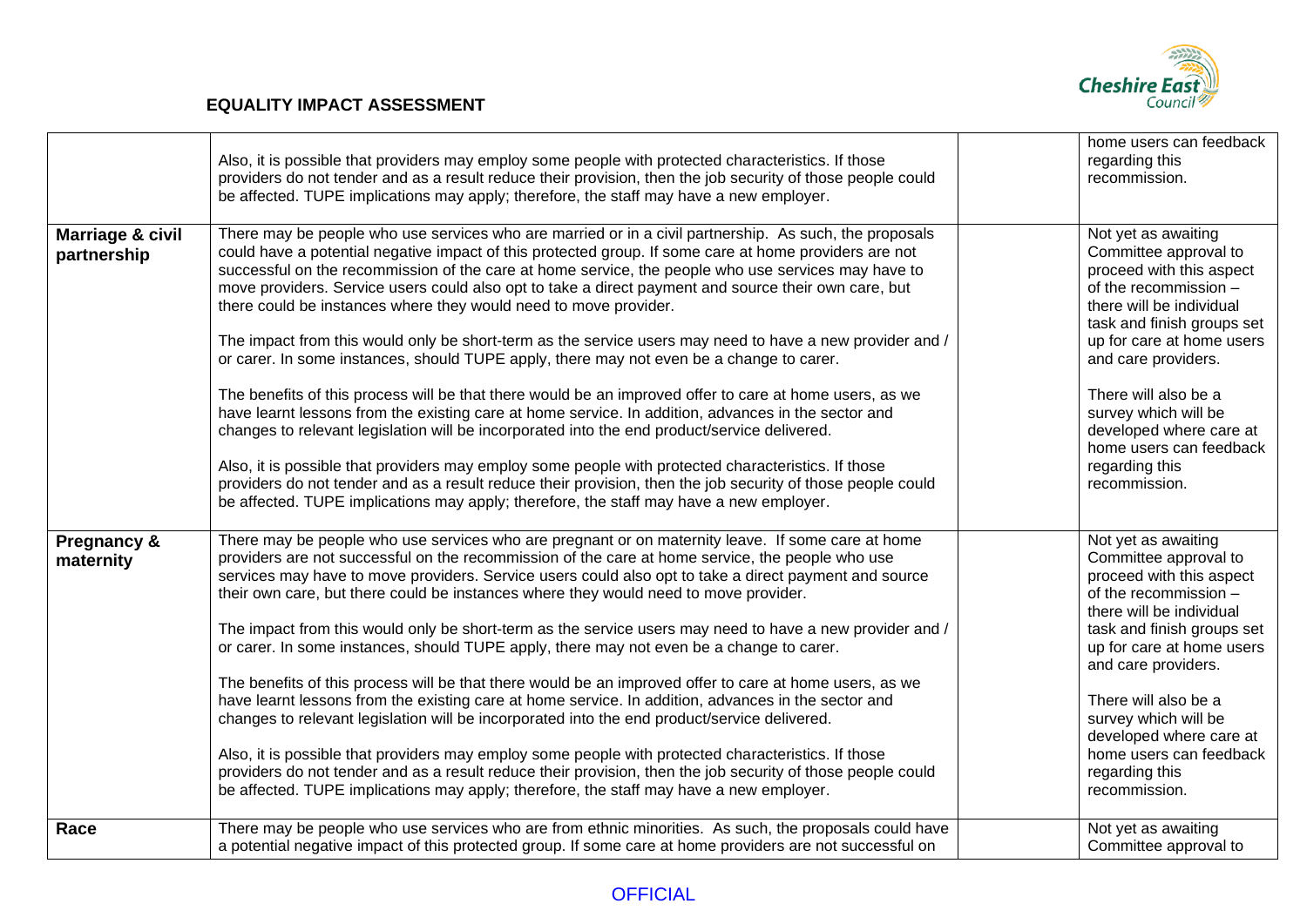

|                              | the recommission of the care at home service, the people who use services may have to move providers.<br>Service users could also opt to take a direct payment and source their own care, but there could be<br>instances where they would need to move provider.<br>The impact from this would only be short-term as the service users may need to have a new provider and /<br>or carer. In some instances, should TUPE apply, there may not even be a change to carer.<br>The benefits of this process will be that there would be an improved offer to care at home users, as we<br>have learnt lessons from the existing care at home service. In addition, advances in the sector and<br>changes to relevant legislation will be incorporated into the end product/service delivered.<br>Also, it is possible that providers may employ some people with protected characteristics. If those<br>providers do not tender and as a result reduce their provision, then the job security of those people could<br>be affected. TUPE implications may apply; therefore, the staff may have a new employer.                                                                                                                                        | proceed with this aspect<br>of the recommission -<br>there will be individual<br>task and finish groups set<br>up for care at home users<br>and care providers.<br>There will also be a<br>survey which will be<br>developed where care at<br>home users can feedback<br>regarding this<br>recommission.                                                 |
|------------------------------|-----------------------------------------------------------------------------------------------------------------------------------------------------------------------------------------------------------------------------------------------------------------------------------------------------------------------------------------------------------------------------------------------------------------------------------------------------------------------------------------------------------------------------------------------------------------------------------------------------------------------------------------------------------------------------------------------------------------------------------------------------------------------------------------------------------------------------------------------------------------------------------------------------------------------------------------------------------------------------------------------------------------------------------------------------------------------------------------------------------------------------------------------------------------------------------------------------------------------------------------------------|----------------------------------------------------------------------------------------------------------------------------------------------------------------------------------------------------------------------------------------------------------------------------------------------------------------------------------------------------------|
| <b>Religion &amp; belief</b> | There may be people who use services who have differing religions and beliefs. If some care at home<br>providers are not successful on the recommission of the care at home service, the people who use<br>services may have to move providers. Service users could also opt to take a direct payment and source<br>their own care, but there could be instances where they would need to move provider.<br>The impact from this would only be short-term as the service users may need to have a new provider and /<br>or carer. In some instances, should TUPE apply, there may not even be a change to carer.<br>The benefits of this process will be that there would be an improved offer to care at home users, as we<br>have learnt lessons from the existing care at home service. In addition, advances in the sector and<br>changes to relevant legislation will be incorporated into the end product/service delivered.<br>Also, it is possible that providers may employ some people with protected characteristics. If those<br>providers do not tender and as a result reduce their provision, then the job security of those people could<br>be affected. TUPE implications may apply; therefore, the staff may have a new employer. | Not yet as awaiting<br>Committee approval to<br>proceed with this aspect<br>of the recommission -<br>there will be individual<br>task and finish groups set<br>up for care at home users<br>and care providers.<br>There will also be a<br>survey which will be<br>developed where care at<br>home users can feedback<br>regarding this<br>recommission. |
| <b>Sex</b>                   | There are males and females who use services. If some care at home providers are not successful on the<br>recommission of the care at home service, the people who use services may have to move providers.<br>Service users could also opt to take a direct payment and source their own care, but there could be<br>instances where they would need to move provider.<br>The impact from this would only be short-term as the service users may need to have a new provider and /<br>or carer. In some instances, should TUPE apply, there may not even be a change to carer.<br>The benefits of this process will be that there would be an improved offer to care at home users, as we                                                                                                                                                                                                                                                                                                                                                                                                                                                                                                                                                          | Not yet as awaiting<br>Committee approval to<br>proceed with this aspect<br>of the recommission -<br>there will be individual<br>task and finish groups set<br>up for care at home users<br>and care providers.                                                                                                                                          |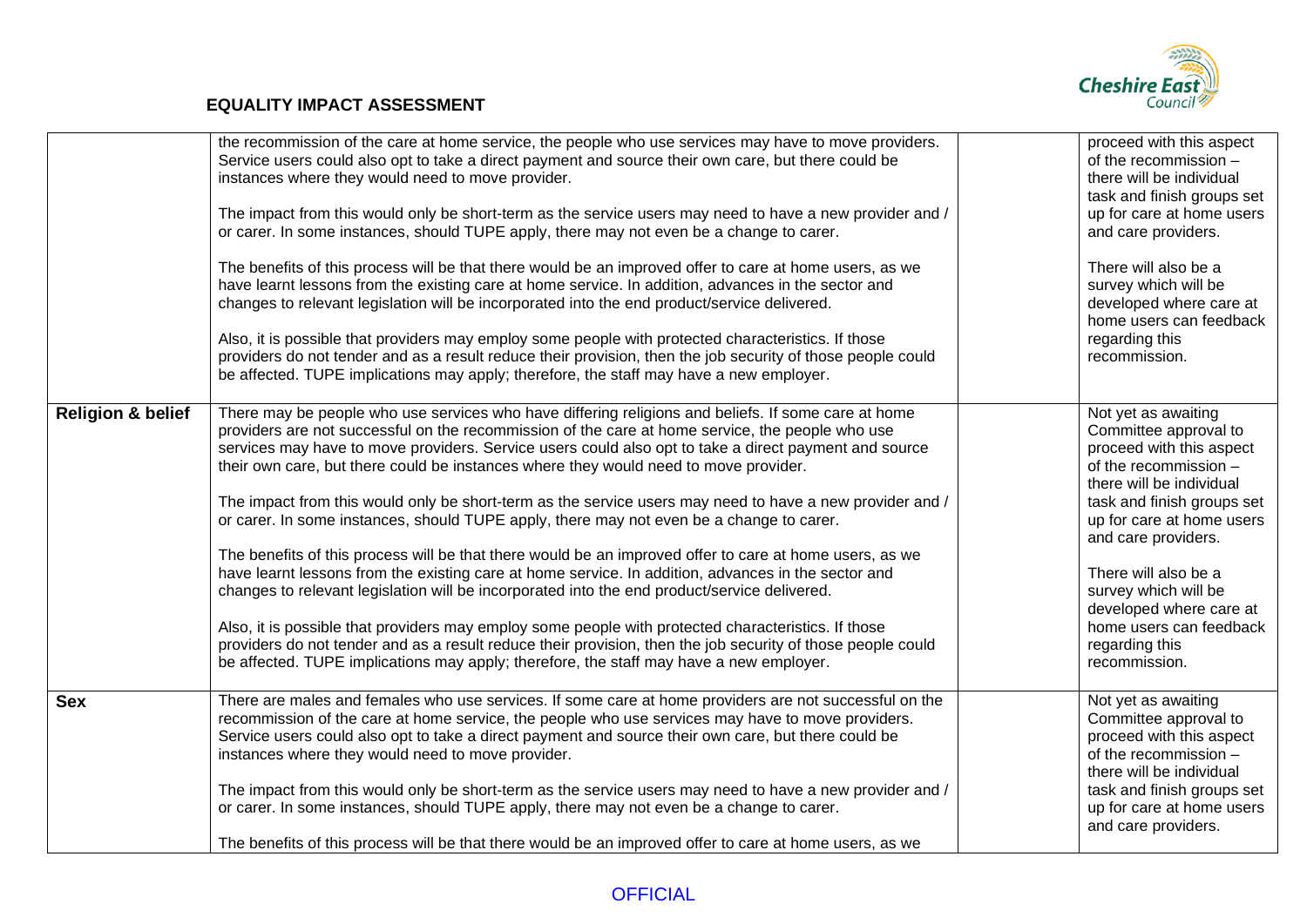

| <b>Sexual</b>         | have learnt lessons from the existing care at home service. In addition, advances in the sector and<br>changes to relevant legislation will be incorporated into the end product/service delivered.<br>Also, it is possible that providers may employ some people with protected characteristics. If those<br>providers do not tender and as a result reduce their provision, then the job security of those people could<br>be affected. TUPE implications may apply; therefore, the staff may have a new employer.<br>There may be people who use services who have differing sexual orientations. If some care at home                                                                                                                                                                                                                                                                                                                                                                                                                                                                                                                    | There will also be a<br>survey which will be<br>developed where care at<br>home users can feedback<br>regarding this<br>recommission.<br>Not yet as awaiting                                                                                                                                                                                             |
|-----------------------|----------------------------------------------------------------------------------------------------------------------------------------------------------------------------------------------------------------------------------------------------------------------------------------------------------------------------------------------------------------------------------------------------------------------------------------------------------------------------------------------------------------------------------------------------------------------------------------------------------------------------------------------------------------------------------------------------------------------------------------------------------------------------------------------------------------------------------------------------------------------------------------------------------------------------------------------------------------------------------------------------------------------------------------------------------------------------------------------------------------------------------------------|----------------------------------------------------------------------------------------------------------------------------------------------------------------------------------------------------------------------------------------------------------------------------------------------------------------------------------------------------------|
| orientation           | providers are not successful on the recommission of the care at home service, the people who use<br>services may have to move providers. Service users could also opt to take a direct payment and source<br>their own care, but there could be instances where they would need to move provider.<br>The impact from this would only be short-term as the service users may need to have a new provider and /<br>or carer. In some instances, should TUPE apply, there may not even be a change to carer.<br>The benefits of this process will be that there would be an improved offer to care at home users, as we<br>have learnt lessons from the existing care at home service. In addition, advances in the sector and<br>changes to relevant legislation will be incorporated into the end product/service delivered.<br>Also, it is possible that providers may employ some people with protected characteristics. If those<br>providers do not tender and as a result reduce their provision, then the job security of those people could<br>be affected. TUPE implications may apply; therefore, the staff may have a new employer. | Committee approval to<br>proceed with this aspect<br>of the recommission -<br>there will be individual<br>task and finish groups set<br>up for care at home users<br>and care providers.<br>There will also be a<br>survey which will be<br>developed where care at<br>home users can feedback<br>regarding this<br>recommission.                        |
| <b>Carers</b>         | It is possible that a carer for a care at home user, with a current provider who subsequently decides not to<br>re-tender may be affected. For instance, the care at home users could also opt to take a direct payment<br>and source their own care, if they did this the provider may not accept the direct payment rate, the carer /<br>relative may need to pay a top up, if they are unable to afford a top up, then they could be<br>disproportionately affected. This arrangement is always subject to fee reviews from providers, something<br>that is outside the council's control. However, the council would always offer alternative provision if the<br>service user and carer/relative decided they wished the council to source care on their behalf.<br>Also it is possible that providers may employ some people with protected characteristics. If those providers<br>do not tender and as a result reduce their provision, then the job security of those people could be<br>affected. TUPE implications may apply; therefore, the staff may have a new employer.                                                        | Not yet as awaiting<br>Committee approval to<br>proceed with this aspect<br>of the recommission -<br>there will be individual<br>task and finish groups set<br>up for care at home users<br>and care providers.<br>There will also be a<br>survey which will be<br>developed where care at<br>home users can feedback<br>regarding this<br>recommission. |
| <b>Socio Economic</b> | It is possible that a care at home user who has a lower socio-economic status, with a with a current                                                                                                                                                                                                                                                                                                                                                                                                                                                                                                                                                                                                                                                                                                                                                                                                                                                                                                                                                                                                                                         | Not yet as awaiting                                                                                                                                                                                                                                                                                                                                      |
| <b>Status</b>         | provider who subsequently decides not to re tender may be affected. For instance, the care at home users                                                                                                                                                                                                                                                                                                                                                                                                                                                                                                                                                                                                                                                                                                                                                                                                                                                                                                                                                                                                                                     | Committee approval to                                                                                                                                                                                                                                                                                                                                    |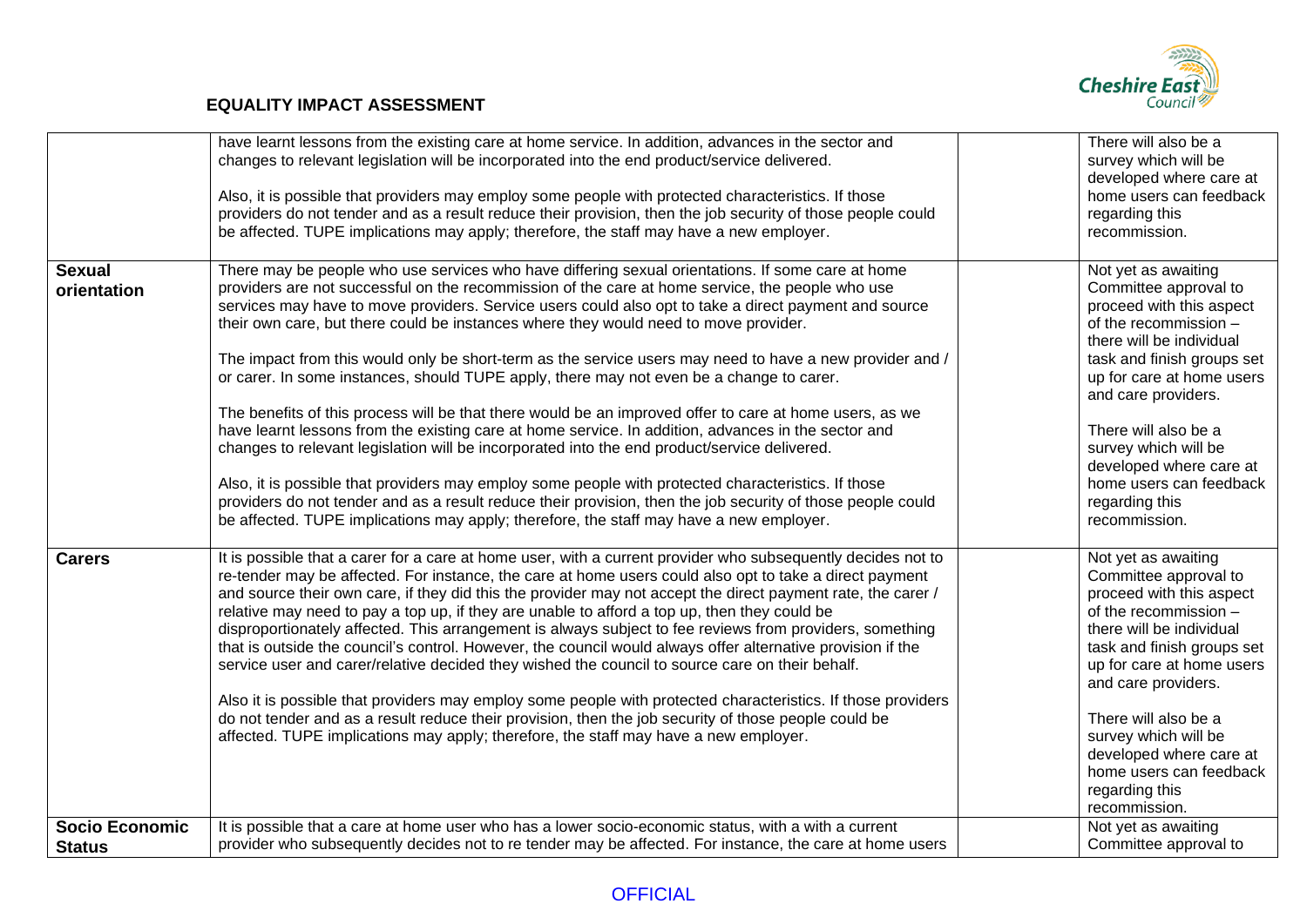

|                                                                  | could also opt to take a direct payment and source their own care, if they did this the provider may not<br>accept the direct payment rate, and the care at home user may need to pay a top up. If they are unable to<br>afford a top up, then they could be disproportionately affected. This arrangement is always subject to fee<br>reviews from providers, something that is outside the council's control. However, the council would always<br>offer alternative provision if the service user and carer/relative decided they wished the council to source<br>care on their behalf.<br>Also, it is possible that providers may employ some people with protected characteristics. If those<br>providers do not tender and as a result reduce their provision, then the job security of those people could<br>be affected. TUPE implications may apply; therefore, the staff may have a new employer. |             | proceed with this aspect<br>of the recommission $-$<br>there will be individual<br>task and finish groups set<br>up for care at home users<br>and care providers.<br>There will also be a<br>survey which will be<br>developed where care at<br>home users can feedback<br>regarding this<br>recommission. |  |  |  |  |  |
|------------------------------------------------------------------|-------------------------------------------------------------------------------------------------------------------------------------------------------------------------------------------------------------------------------------------------------------------------------------------------------------------------------------------------------------------------------------------------------------------------------------------------------------------------------------------------------------------------------------------------------------------------------------------------------------------------------------------------------------------------------------------------------------------------------------------------------------------------------------------------------------------------------------------------------------------------------------------------------------|-------------|------------------------------------------------------------------------------------------------------------------------------------------------------------------------------------------------------------------------------------------------------------------------------------------------------------|--|--|--|--|--|
|                                                                  |                                                                                                                                                                                                                                                                                                                                                                                                                                                                                                                                                                                                                                                                                                                                                                                                                                                                                                             |             |                                                                                                                                                                                                                                                                                                            |  |  |  |  |  |
| <b>Proceed to full</b><br>impact<br>assessment?<br>(Please tick) | Yes $\checkmark$                                                                                                                                                                                                                                                                                                                                                                                                                                                                                                                                                                                                                                                                                                                                                                                                                                                                                            | <b>No</b>   | <b>Date</b>                                                                                                                                                                                                                                                                                                |  |  |  |  |  |
|                                                                  |                                                                                                                                                                                                                                                                                                                                                                                                                                                                                                                                                                                                                                                                                                                                                                                                                                                                                                             |             |                                                                                                                                                                                                                                                                                                            |  |  |  |  |  |
| <b>Lead officers</b><br>sign off                                 |                                                                                                                                                                                                                                                                                                                                                                                                                                                                                                                                                                                                                                                                                                                                                                                                                                                                                                             | <b>Date</b> |                                                                                                                                                                                                                                                                                                            |  |  |  |  |  |
| <b>Head of service</b><br>sign off                               |                                                                                                                                                                                                                                                                                                                                                                                                                                                                                                                                                                                                                                                                                                                                                                                                                                                                                                             | <b>Date</b> |                                                                                                                                                                                                                                                                                                            |  |  |  |  |  |

**If yes, please proceed to Stage 3. If no, please publish the initial screening as part of the suite of documents relating to this issue**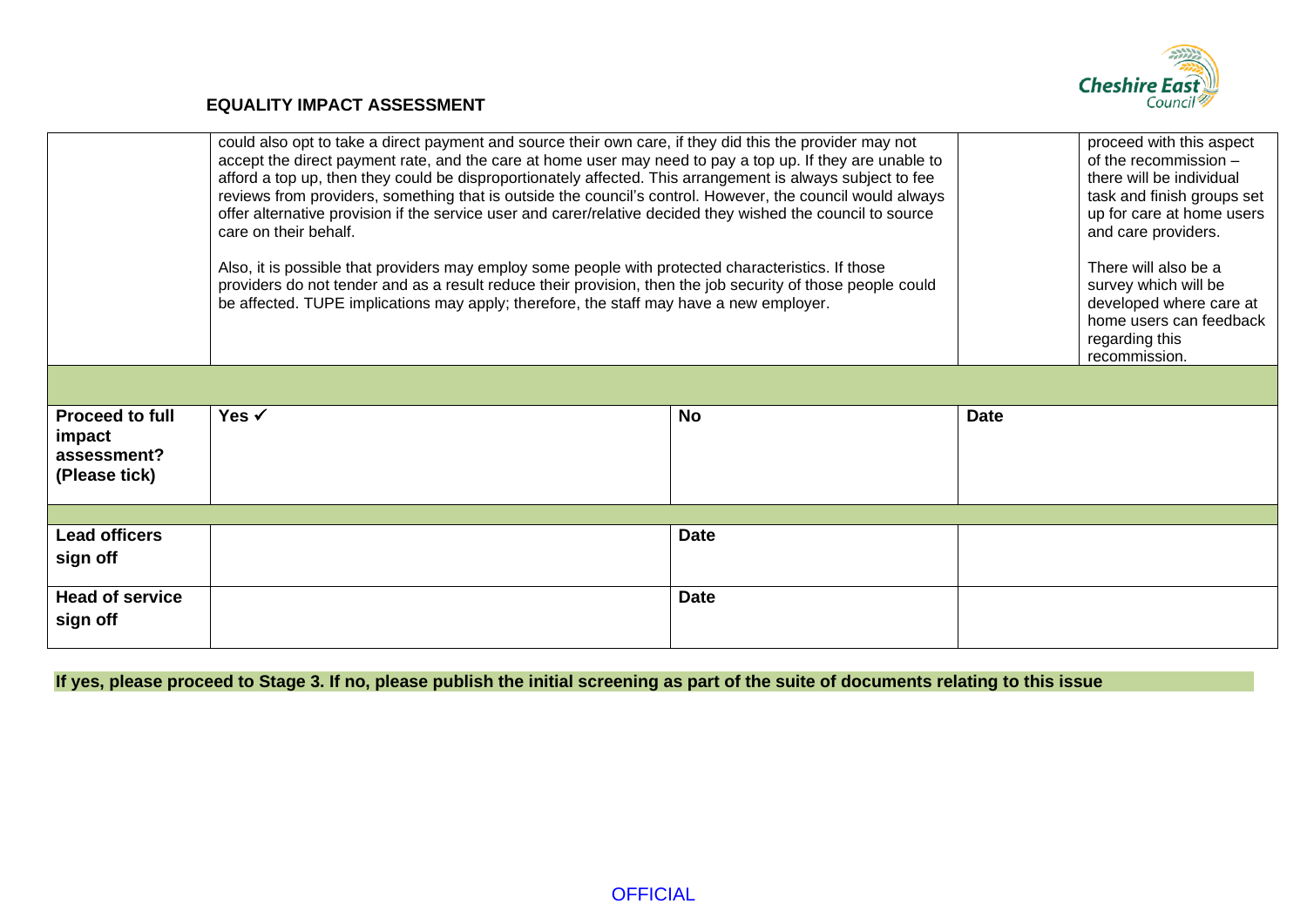

#### **Stage 3 Identifying impacts and evidence**

**This section identifies if there are impacts on equality, diversity, and cohesion, what evidence there is to support the conclusion and what further action is needed**

| <b>Protected</b><br>characteristics | Is the policy (function etc)<br>likely to have an adverse impact<br>on any of the groups?                                                                                                                                                                                                                                                                                                                                                                                                                                                                                                                                                                                                                                                                                                                                                                                                                          | Are there any positive<br>impacts of the policy<br>(function etc) on any of<br>the groups?                                                                                                                                                                                                                                                                                                                                                                                                                                                                                                                                                                               | Please rate the impact<br>considering any measures<br>already in place to reduce<br>the impacts identified                                                                                                                                                                       | <b>Further action</b><br>(Only an outline needs to<br>be included here. A full<br>action plan can be included<br>at Section 4)                                                                                                                                                                                                                                                                                                                                                                                                    |
|-------------------------------------|--------------------------------------------------------------------------------------------------------------------------------------------------------------------------------------------------------------------------------------------------------------------------------------------------------------------------------------------------------------------------------------------------------------------------------------------------------------------------------------------------------------------------------------------------------------------------------------------------------------------------------------------------------------------------------------------------------------------------------------------------------------------------------------------------------------------------------------------------------------------------------------------------------------------|--------------------------------------------------------------------------------------------------------------------------------------------------------------------------------------------------------------------------------------------------------------------------------------------------------------------------------------------------------------------------------------------------------------------------------------------------------------------------------------------------------------------------------------------------------------------------------------------------------------------------------------------------------------------------|----------------------------------------------------------------------------------------------------------------------------------------------------------------------------------------------------------------------------------------------------------------------------------|-----------------------------------------------------------------------------------------------------------------------------------------------------------------------------------------------------------------------------------------------------------------------------------------------------------------------------------------------------------------------------------------------------------------------------------------------------------------------------------------------------------------------------------|
| Age                                 | If some care at home providers are not<br>successful with the recommission of<br>the care at home service, the people<br>who use services may have to move<br>providers. They can take a direct<br>payment and stay with their current<br>provider, but there could be instances<br>where they would need to move<br>provider.<br>Regarding the above, it is worth noting<br>that staff changes take place as they<br>occur within the provider organisation,<br>(staff leave, change jobs etc) so this is<br>something that happens naturally<br>within any organisation.<br>The benefits of this process will be that<br>there would be greater stability in the<br>care at home market, a reduction in<br>provider failure, fewer providers<br>handing back care packages, and<br>continuity of care as service users with<br>elements of continuing healthcare<br>needs would not need to change<br>providers. | There should be no change to<br>the services people receive;<br>there will be no gap in service<br>provision.<br>The impact from this would only<br>be short term as the service<br>users may need to have a new<br>provider and / or carer. In some<br>instances, should TUPE apply,<br>there may not even be a change<br>to the carer.<br>The long-term benefits of this<br>process would be greater<br>stability in the care at home<br>market, a reduction in provider<br>failure, fewer providers handing<br>back care packages, and<br>continuity of care as service<br>users with low level continuing<br>healthcare needs would not<br>need to change providers. | Medium - there will be a<br>transition period in place as part<br>of the recommission timeline.<br>Whilst the transition period takes<br>place (May 2023 to September<br>2023) all service users will be<br>reviewed and supported by<br>officers from Cheshire East<br>Council. | There needs to be a clear<br>transition plan which includes<br>identifying those people who use<br>services that may need to move<br>providers, a review of these<br>people and robust process in<br>place to move them should the<br>need be required.<br>For people affected by<br>dementia, the transition process<br>may bring about additional<br>anxiety. This will be factored into<br>the support process during the<br>transition period.<br>Cheshire East Council will also<br>be fully engaging with service<br>users. |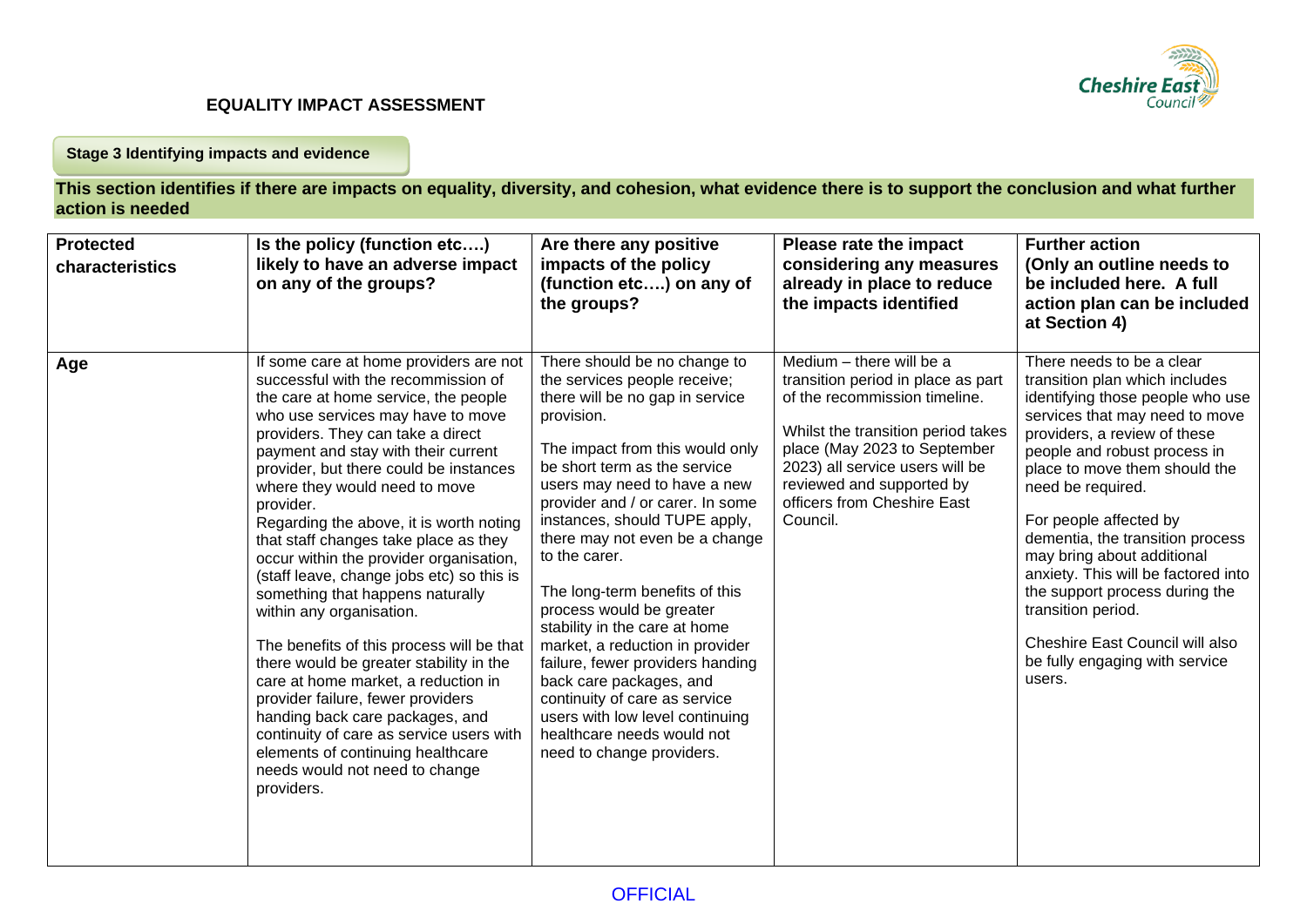

| <b>Disability</b>   | If some care at home providers are not<br>successful with the recommission of<br>the care at home service, the people<br>who use services may have to move<br>providers. They can take a direct<br>payment and stay with their current<br>provider, but there could be instances<br>where they would need to move<br>provider.<br>Regarding the above, it is worth noting<br>that staff changes take place as they<br>occur within the provider organisation,<br>(staff leave, change jobs etc) so this is<br>something that happens naturally<br>within any organisation.<br>The benefits of this process will be that<br>there would be greater stability in the<br>care at home market, a reduction in<br>provider failure, fewer providers<br>handing back care packages, and<br>continuity of care as service users with<br>elements of continuing healthcare<br>needs would not need to change<br>providers. | There should be no change to<br>the services people receive;<br>there will be no gap in service<br>provision.<br>The impact from this would only<br>be short term as the service<br>users may need to have a new<br>provider and / or carer. In some<br>instances, should TUPE apply,<br>there may not even be a change<br>to the carer.<br>The long-term benefits of this<br>process would be greater<br>stability in the care at home<br>market, a reduction in provider<br>failure, fewer providers handing<br>back care packages, and<br>continuity of care as service<br>users with low level continuing<br>healthcare needs would not<br>need to change providers. | Medium - there will be a<br>transition period in place as part<br>of the recommission timeline.<br>Whilst the transition period takes<br>place (May 2023 to September<br>2023) all service users will be<br>reviewed and supported by<br>officers from Cheshire East<br>Council. | There needs to be a clear<br>transition plan which includes<br>identifying those people who use<br>services that may need to move<br>providers, a review of these<br>people and robust process in<br>place to move them should the<br>need be required.<br>Special consideration needs to<br>be given to people with learning<br>disabilities who may need<br>support to understand the<br>change. It is possible that<br>people with mental ill health<br>either as a primary or secondary<br>disadvantaging condition, could<br>face increased anxiety during<br>the change which will need to be<br>factored into the transition<br>support.<br>Cheshire East Council will also<br>be fully engaging with service<br>users. |
|---------------------|--------------------------------------------------------------------------------------------------------------------------------------------------------------------------------------------------------------------------------------------------------------------------------------------------------------------------------------------------------------------------------------------------------------------------------------------------------------------------------------------------------------------------------------------------------------------------------------------------------------------------------------------------------------------------------------------------------------------------------------------------------------------------------------------------------------------------------------------------------------------------------------------------------------------|--------------------------------------------------------------------------------------------------------------------------------------------------------------------------------------------------------------------------------------------------------------------------------------------------------------------------------------------------------------------------------------------------------------------------------------------------------------------------------------------------------------------------------------------------------------------------------------------------------------------------------------------------------------------------|----------------------------------------------------------------------------------------------------------------------------------------------------------------------------------------------------------------------------------------------------------------------------------|--------------------------------------------------------------------------------------------------------------------------------------------------------------------------------------------------------------------------------------------------------------------------------------------------------------------------------------------------------------------------------------------------------------------------------------------------------------------------------------------------------------------------------------------------------------------------------------------------------------------------------------------------------------------------------------------------------------------------------|
| Gender reassignment | If some care at home providers are not<br>successful with the recommission of<br>the care at home service, the people<br>who use services may have to move<br>providers. They can take a direct<br>payment and stay with their current<br>provider, but there could be instances<br>where they would need to move<br>provider.<br>Regarding the above, it is worth noting<br>that staff changes take place as they<br>occur within the provider organisation,<br>(staff leave, change jobs etc) so this is                                                                                                                                                                                                                                                                                                                                                                                                         | There should be no change to<br>the services people receive;<br>there will be no gap in service<br>provision.<br>The impact from this would only<br>be short term as the service<br>users may need to have a new<br>provider and / or carer. In some<br>instances, should TUPE apply,<br>there may not even be a change<br>to the carer.                                                                                                                                                                                                                                                                                                                                 | Medium - there will be a<br>transition period in place as part<br>of the recommission timeline.<br>Whilst the transition period takes<br>place (May 2023 to September<br>2023) all service users will be<br>reviewed and supported by<br>officers from Cheshire East<br>Council. | There needs to be a clear<br>transition plan which includes<br>identifying those people who use<br>services that may need to move<br>providers, a review of these<br>people and robust process in<br>place to move them should the<br>need be required.<br>Cheshire East Council will also<br>be fully engaging with service<br>users.                                                                                                                                                                                                                                                                                                                                                                                         |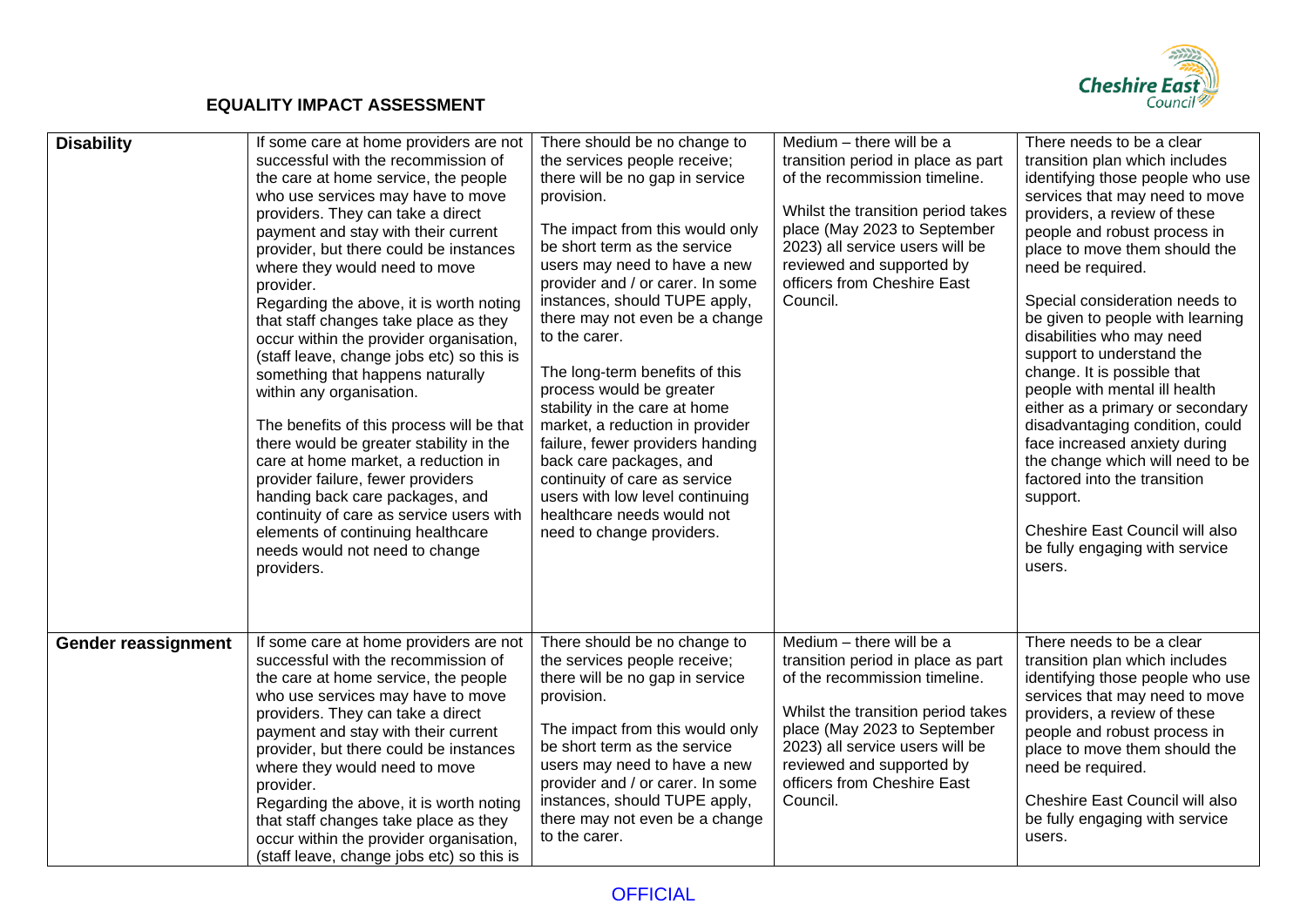

|                                 | something that happens naturally<br>within any organisation.<br>The benefits of this process will be that<br>there would be greater stability in the<br>care at home market, a reduction in<br>provider failure, fewer providers<br>handing back care packages, and<br>continuity of care as service users with<br>elements of continuing healthcare<br>needs would not need to change<br>providers.                                                                                                                                                                                                                                                                                                                                                                                                                                                                                                               | The long-term benefits of this<br>process would be greater<br>stability in the care at home<br>market, a reduction in provider<br>failure, fewer providers handing<br>back care packages, and<br>continuity of care as service<br>users with low level continuing<br>healthcare needs would not<br>need to change providers.                                                                                                                                                                                                                                                                                                                                             |                                                                                                                                                                                                                                                                                  |                                                                                                                                                                                                                                                                                                                                        |
|---------------------------------|--------------------------------------------------------------------------------------------------------------------------------------------------------------------------------------------------------------------------------------------------------------------------------------------------------------------------------------------------------------------------------------------------------------------------------------------------------------------------------------------------------------------------------------------------------------------------------------------------------------------------------------------------------------------------------------------------------------------------------------------------------------------------------------------------------------------------------------------------------------------------------------------------------------------|--------------------------------------------------------------------------------------------------------------------------------------------------------------------------------------------------------------------------------------------------------------------------------------------------------------------------------------------------------------------------------------------------------------------------------------------------------------------------------------------------------------------------------------------------------------------------------------------------------------------------------------------------------------------------|----------------------------------------------------------------------------------------------------------------------------------------------------------------------------------------------------------------------------------------------------------------------------------|----------------------------------------------------------------------------------------------------------------------------------------------------------------------------------------------------------------------------------------------------------------------------------------------------------------------------------------|
| Marriage & civil<br>partnership | If some care at home providers are not<br>successful with the recommission of<br>the care at home service, the people<br>who use services may have to move<br>providers. They can take a direct<br>payment and stay with their current<br>provider, but there could be instances<br>where they would need to move<br>provider.<br>Regarding the above, it is worth noting<br>that staff changes take place as they<br>occur within the provider organisation,<br>(staff leave, change jobs etc) so this is<br>something that happens naturally<br>within any organisation.<br>The benefits of this process will be that<br>there would be greater stability in the<br>care at home market, a reduction in<br>provider failure, fewer providers<br>handing back care packages, and<br>continuity of care as service users with<br>elements of continuing healthcare<br>needs would not need to change<br>providers. | There should be no change to<br>the services people receive;<br>there will be no gap in service<br>provision.<br>The impact from this would only<br>be short term as the service<br>users may need to have a new<br>provider and / or carer. In some<br>instances, should TUPE apply,<br>there may not even be a change<br>to the carer.<br>The long-term benefits of this<br>process would be greater<br>stability in the care at home<br>market, a reduction in provider<br>failure, fewer providers handing<br>back care packages, and<br>continuity of care as service<br>users with low level continuing<br>healthcare needs would not<br>need to change providers. | Medium - there will be a<br>transition period in place as part<br>of the recommission timeline.<br>Whilst the transition period takes<br>place (May 2023 to September<br>2023) all service users will be<br>reviewed and supported by<br>officers from Cheshire East<br>Council. | There needs to be a clear<br>transition plan which includes<br>identifying those people who use<br>services that may need to move<br>providers, a review of these<br>people and robust process in<br>place to move them should the<br>need be required.<br>Cheshire East Council will also<br>be fully engaging with service<br>users. |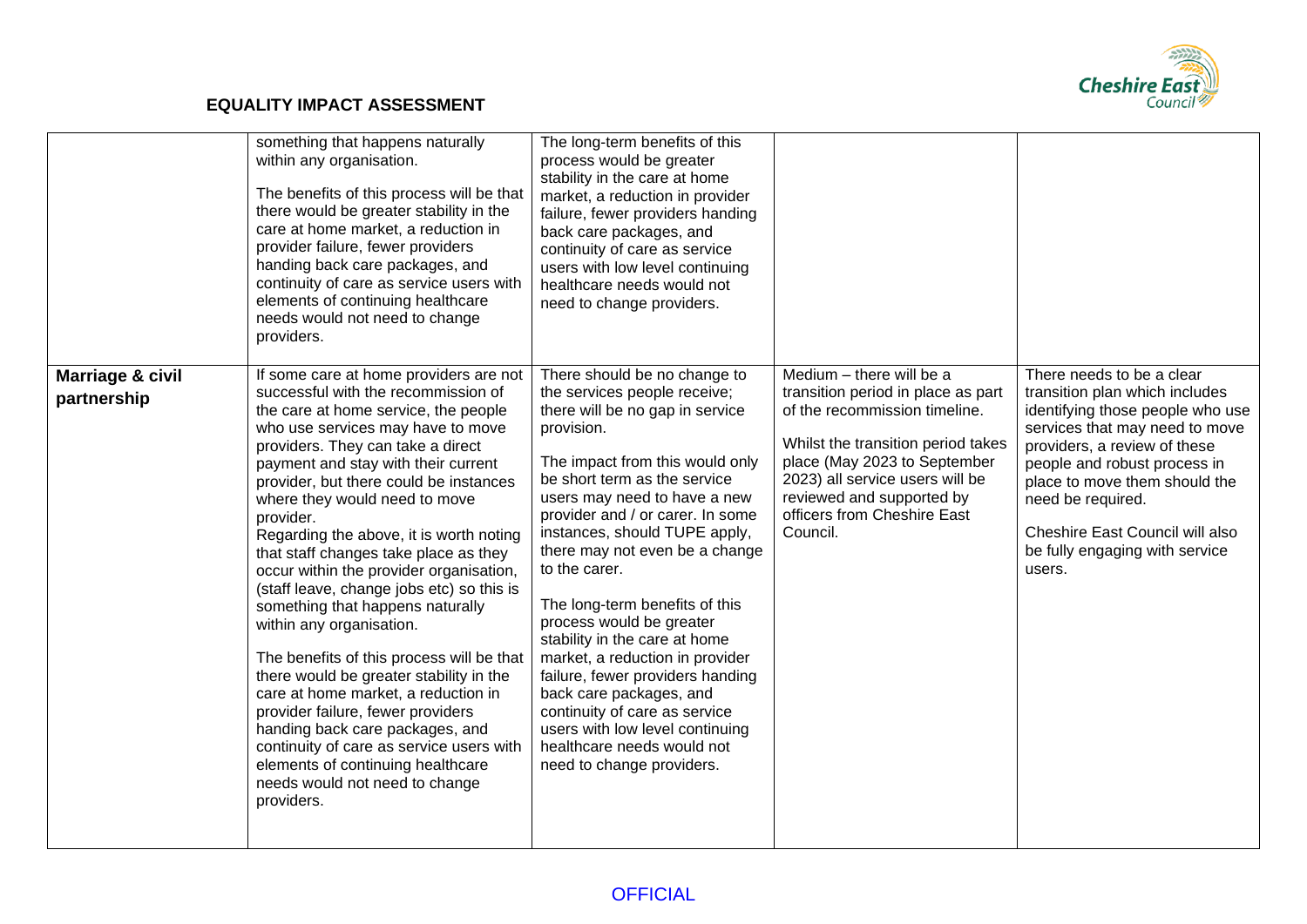

| <b>Pregnancy and</b><br>maternity | If some care at home providers are not<br>successful with the recommission of<br>the care at home service, the people<br>who use services may have to move<br>providers. They can take a direct<br>payment and stay with their current<br>provider, but there could be instances<br>where they would need to move<br>provider.<br>Regarding the above, it is worth noting<br>that staff changes take place as they<br>occur within the provider organisation,<br>(staff leave, change jobs etc) so this is<br>something that happens naturally<br>within any organisation.<br>The benefits of this process will be that<br>there would be greater stability in the<br>care at home market, a reduction in<br>provider failure, fewer providers<br>handing back care packages, and<br>continuity of care as service users with<br>elements of continuing healthcare<br>needs would not need to change<br>providers. | There should be no change to<br>the services people receive;<br>there will be no gap in service<br>provision.<br>The impact from this would only<br>be short term as the service<br>users may need to have a new<br>provider and / or carer. In some<br>instances, should TUPE apply,<br>there may not even be a change<br>to the carer.<br>The long-term benefits of this<br>process would be greater<br>stability in the care at home<br>market, a reduction in provider<br>failure, fewer providers handing<br>back care packages, and<br>continuity of care as service<br>users with low level continuing<br>healthcare needs would not<br>need to change providers. | Medium $-$ there will be a<br>transition period in place as part<br>of the recommission timeline.<br>Whilst the transition period takes<br>place (May 2023 to September<br>2023) all service users will be<br>reviewed and supported by<br>officers from Cheshire East<br>Council. | There needs to be a clear<br>transition plan which includes<br>identifying those people who use<br>services that may need to move<br>providers, a review of these<br>people and robust process in<br>place to move them should the<br>need be required.<br>Cheshire East Council will also<br>be fully engaging with service<br>users. |
|-----------------------------------|--------------------------------------------------------------------------------------------------------------------------------------------------------------------------------------------------------------------------------------------------------------------------------------------------------------------------------------------------------------------------------------------------------------------------------------------------------------------------------------------------------------------------------------------------------------------------------------------------------------------------------------------------------------------------------------------------------------------------------------------------------------------------------------------------------------------------------------------------------------------------------------------------------------------|--------------------------------------------------------------------------------------------------------------------------------------------------------------------------------------------------------------------------------------------------------------------------------------------------------------------------------------------------------------------------------------------------------------------------------------------------------------------------------------------------------------------------------------------------------------------------------------------------------------------------------------------------------------------------|------------------------------------------------------------------------------------------------------------------------------------------------------------------------------------------------------------------------------------------------------------------------------------|----------------------------------------------------------------------------------------------------------------------------------------------------------------------------------------------------------------------------------------------------------------------------------------------------------------------------------------|
| Race                              | If some care at home providers are not<br>successful with the recommission of<br>the care at home service, the people<br>who use services may have to move<br>providers. They can take a direct<br>payment and stay with their current<br>provider, but there could be instances<br>where they would need to move<br>provider.<br>Regarding the above, it is worth noting<br>that staff changes take place as they<br>occur within the provider organisation,<br>(staff leave, change jobs etc) so this is<br>something that happens naturally                                                                                                                                                                                                                                                                                                                                                                     | There should be no change to<br>the services people receive;<br>there will be no gap in service<br>provision.<br>The impact from this would only<br>be short term as the service<br>users may need to have a new<br>provider and / or carer. In some<br>instances, should TUPE apply,<br>there may not even be a change<br>to the carer.<br>The long-term benefits of this<br>process would be greater                                                                                                                                                                                                                                                                   | Medium - there will be a<br>transition period in place as part<br>of the recommission timeline.<br>Whilst the transition period takes<br>place (May 2023 to September<br>2023) all service users will be<br>reviewed and supported by<br>officers from Cheshire East<br>Council.   | There needs to be a clear<br>transition plan which includes<br>identifying those people who use<br>services that may need to move<br>providers, a review of these<br>people and robust process in<br>place to move them should the<br>need be required.<br>Cheshire East Council will also<br>be fully engaging with service<br>users. |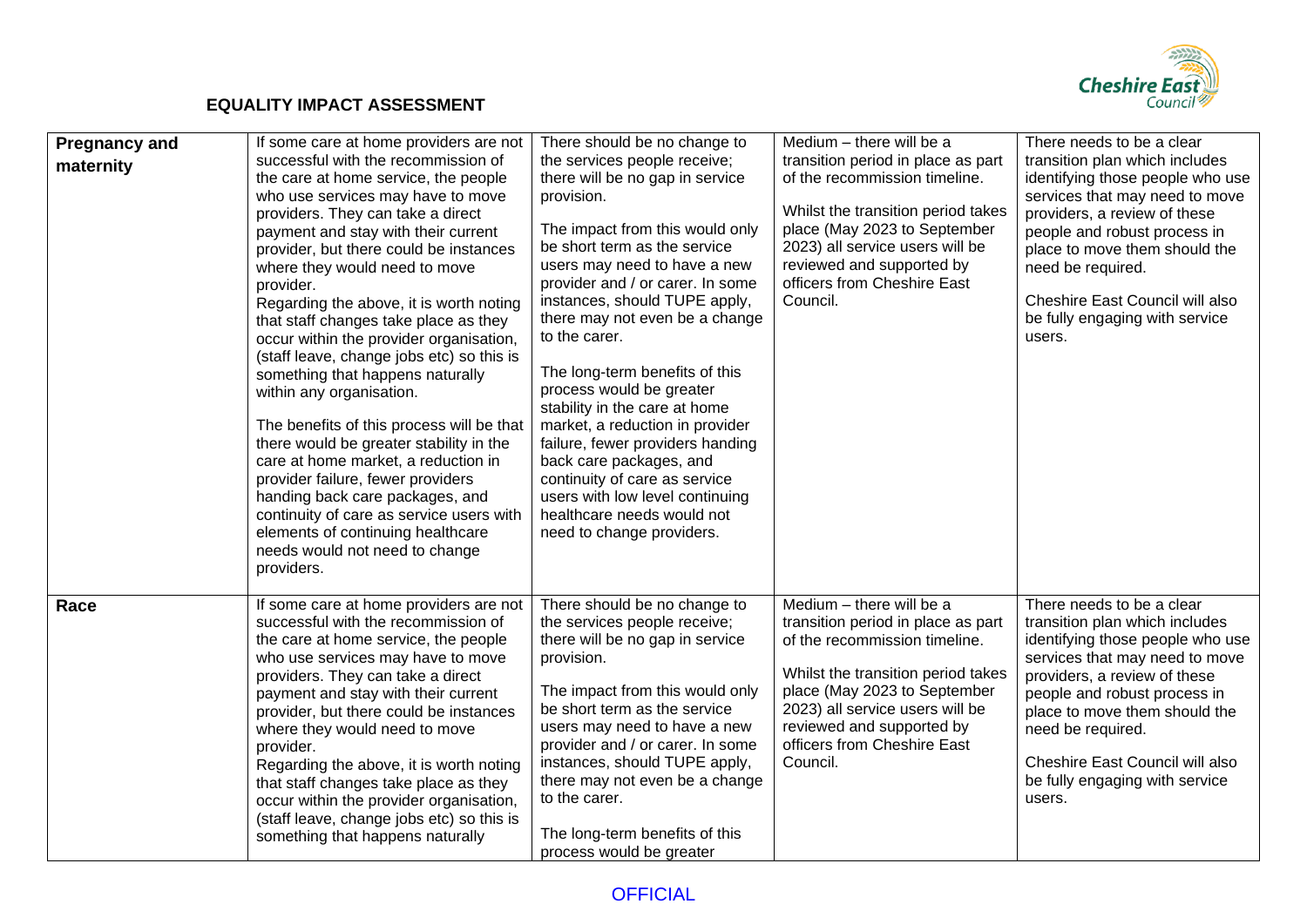

|                              | within any organisation.<br>The benefits of this process will be that<br>there would be greater stability in the<br>care at home market, a reduction in<br>provider failure, fewer providers<br>handing back care packages, and<br>continuity of care as service users with<br>elements of continuing healthcare<br>needs would not need to change<br>providers.                                                                                                                                                                                                                                                                                                                                                                                                                                                                                                                                                   | stability in the care at home<br>market, a reduction in provider<br>failure, fewer providers handing<br>back care packages, and<br>continuity of care as service<br>users with low level continuing<br>healthcare needs would not<br>need to change providers.                                                                                                                                                                                                                                                                                                                                                                                                           |                                                                                                                                                                                                                                                                                  |                                                                                                                                                                                                                                                                                                                                        |
|------------------------------|--------------------------------------------------------------------------------------------------------------------------------------------------------------------------------------------------------------------------------------------------------------------------------------------------------------------------------------------------------------------------------------------------------------------------------------------------------------------------------------------------------------------------------------------------------------------------------------------------------------------------------------------------------------------------------------------------------------------------------------------------------------------------------------------------------------------------------------------------------------------------------------------------------------------|--------------------------------------------------------------------------------------------------------------------------------------------------------------------------------------------------------------------------------------------------------------------------------------------------------------------------------------------------------------------------------------------------------------------------------------------------------------------------------------------------------------------------------------------------------------------------------------------------------------------------------------------------------------------------|----------------------------------------------------------------------------------------------------------------------------------------------------------------------------------------------------------------------------------------------------------------------------------|----------------------------------------------------------------------------------------------------------------------------------------------------------------------------------------------------------------------------------------------------------------------------------------------------------------------------------------|
| <b>Religion &amp; belief</b> | If some care at home providers are not<br>successful with the recommission of<br>the care at home service, the people<br>who use services may have to move<br>providers. They can take a direct<br>payment and stay with their current<br>provider, but there could be instances<br>where they would need to move<br>provider.<br>Regarding the above, it is worth noting<br>that staff changes take place as they<br>occur within the provider organisation,<br>(staff leave, change jobs etc) so this is<br>something that happens naturally<br>within any organisation.<br>The benefits of this process will be that<br>there would be greater stability in the<br>care at home market, a reduction in<br>provider failure, fewer providers<br>handing back care packages, and<br>continuity of care as service users with<br>elements of continuing healthcare<br>needs would not need to change<br>providers. | There should be no change to<br>the services people receive;<br>there will be no gap in service<br>provision.<br>The impact from this would only<br>be short term as the service<br>users may need to have a new<br>provider and / or carer. In some<br>instances, should TUPE apply,<br>there may not even be a change<br>to the carer.<br>The long-term benefits of this<br>process would be greater<br>stability in the care at home<br>market, a reduction in provider<br>failure, fewer providers handing<br>back care packages, and<br>continuity of care as service<br>users with low level continuing<br>healthcare needs would not<br>need to change providers. | Medium - there will be a<br>transition period in place as part<br>of the recommission timeline.<br>Whilst the transition period takes<br>place (May 2023 to September<br>2023) all service users will be<br>reviewed and supported by<br>officers from Cheshire East<br>Council. | There needs to be a clear<br>transition plan which includes<br>identifying those people who use<br>services that may need to move<br>providers, a review of these<br>people and robust process in<br>place to move them should the<br>need be required.<br>Cheshire East Council will also<br>be fully engaging with service<br>users. |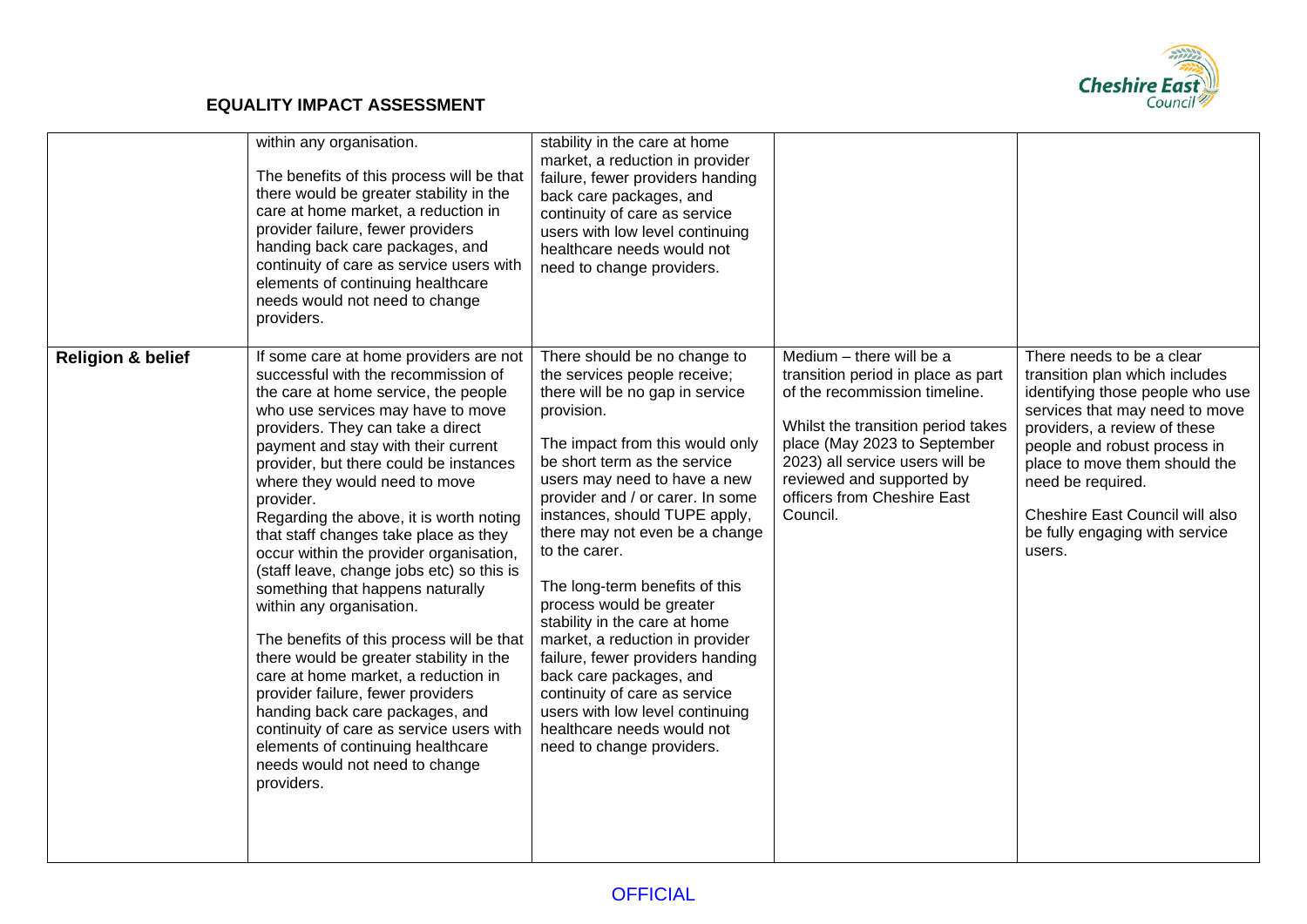

| <b>Sex</b>                | If some care at home providers are not<br>successful with the recommission of<br>the care at home service, the people<br>who use services may have to move<br>providers. They can take a direct<br>payment and stay with their current<br>provider, but there could be instances<br>where they would need to move<br>provider.<br>Regarding the above, it is worth noting<br>that staff changes take place as they<br>occur within the provider organisation,<br>(staff leave, change jobs etc) so this is<br>something that happens naturally<br>within any organisation.<br>The benefits of this process will be that<br>there would be greater stability in the<br>care at home market, a reduction in<br>provider failure, fewer providers<br>handing back care packages, and<br>continuity of care as service users with<br>elements of continuing healthcare<br>needs would not need to change<br>providers. | There should be no change to<br>the services people receive;<br>there will be no gap in service<br>provision.<br>The impact from this would only<br>be short term as the service<br>users may need to have a new<br>provider and / or carer. In some<br>instances, should TUPE apply,<br>there may not even be a change<br>to the carer.<br>The long-term benefits of this<br>process would be greater<br>stability in the care at home<br>market, a reduction in provider<br>failure, fewer providers handing<br>back care packages, and<br>continuity of care as service<br>users with low level continuing<br>healthcare needs would not<br>need to change providers. | Medium - there will be a<br>transition period in place as part<br>of the recommission timeline.<br>Whilst the transition period takes<br>place (May 2023 to September<br>2023) all service users will be<br>reviewed and supported by<br>officers from Cheshire East<br>Council. | There needs to be a clear<br>transition plan which includes<br>identifying those people who use<br>services that may need to move<br>providers, a review of these<br>people and robust process in<br>place to move them should the<br>need be required.<br>Cheshire East Council will also<br>be fully engaging with service<br>users. |
|---------------------------|--------------------------------------------------------------------------------------------------------------------------------------------------------------------------------------------------------------------------------------------------------------------------------------------------------------------------------------------------------------------------------------------------------------------------------------------------------------------------------------------------------------------------------------------------------------------------------------------------------------------------------------------------------------------------------------------------------------------------------------------------------------------------------------------------------------------------------------------------------------------------------------------------------------------|--------------------------------------------------------------------------------------------------------------------------------------------------------------------------------------------------------------------------------------------------------------------------------------------------------------------------------------------------------------------------------------------------------------------------------------------------------------------------------------------------------------------------------------------------------------------------------------------------------------------------------------------------------------------------|----------------------------------------------------------------------------------------------------------------------------------------------------------------------------------------------------------------------------------------------------------------------------------|----------------------------------------------------------------------------------------------------------------------------------------------------------------------------------------------------------------------------------------------------------------------------------------------------------------------------------------|
| <b>Sexual orientation</b> | If some care at home providers are not<br>successful with the recommission of<br>the care at home service, the people<br>who use services may have to move<br>providers. They can take a direct<br>payment and stay with their current<br>provider, but there could be instances<br>where they would need to move<br>provider.<br>Regarding the above, it is worth noting<br>that staff changes take place as they<br>occur within the provider organisation,<br>(staff leave, change jobs etc) so this is<br>something that happens naturally                                                                                                                                                                                                                                                                                                                                                                     | There should be no change to<br>the services people receive;<br>there will be no gap in service<br>provision.<br>The impact from this would only<br>be short term as the service<br>users may need to have a new<br>provider and / or carer. In some<br>instances, should TUPE apply,<br>there may not even be a change<br>to the carer.<br>The long-term benefits of this<br>process would be greater                                                                                                                                                                                                                                                                   | Medium - there will be a<br>transition period in place as part<br>of the recommission timeline.<br>Whilst the transition period takes<br>place (May 2023 to September<br>2023) all service users will be<br>reviewed and supported by<br>officers from Cheshire East<br>Council. | There needs to be a clear<br>transition plan which includes<br>identifying those people who use<br>services that may need to move<br>providers, a review of these<br>people and robust process in<br>place to move them should the<br>need be required.<br>Cheshire East Council will also<br>be fully engaging with service<br>users. |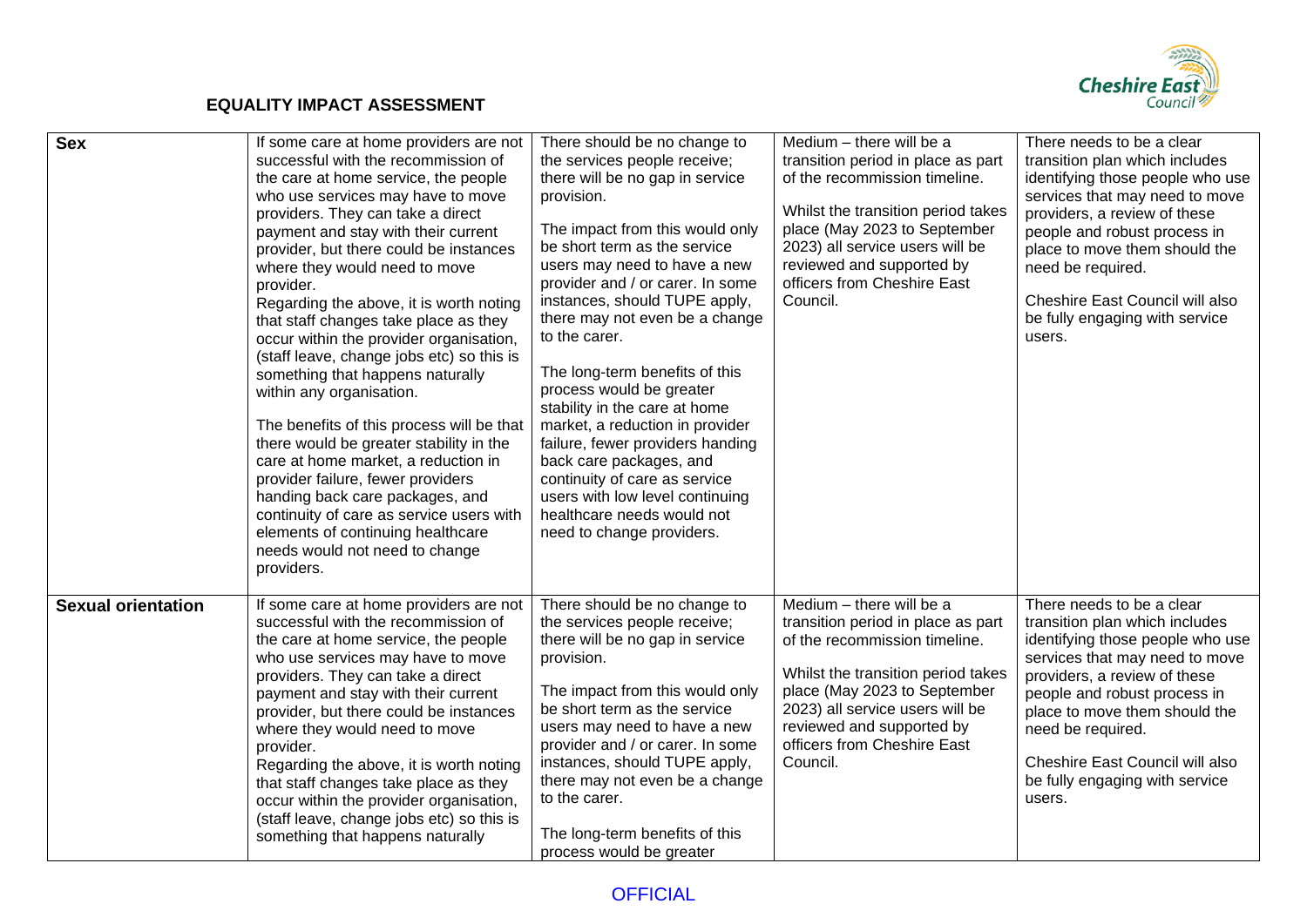

|               | within any organisation.<br>The benefits of this process will be that<br>there would be greater stability in the<br>care at home market, a reduction in<br>provider failure, fewer providers<br>handing back care packages, and<br>continuity of care as service users with<br>elements of continuing healthcare<br>needs would not need to change<br>providers.                                                                                                                                                                                                                                                                                                                                                                                                                                                                                                                                                   | stability in the care at home<br>market, a reduction in provider<br>failure, fewer providers handing<br>back care packages, and<br>continuity of care as service<br>users with low level continuing<br>healthcare needs would not<br>need to change providers.                                                                                                                                                                                                                                                                                                                                                                                                           |                                                                                                                                                                                                                                                                                  |                                                                                                                                                                                                                                                                                                                                        |
|---------------|--------------------------------------------------------------------------------------------------------------------------------------------------------------------------------------------------------------------------------------------------------------------------------------------------------------------------------------------------------------------------------------------------------------------------------------------------------------------------------------------------------------------------------------------------------------------------------------------------------------------------------------------------------------------------------------------------------------------------------------------------------------------------------------------------------------------------------------------------------------------------------------------------------------------|--------------------------------------------------------------------------------------------------------------------------------------------------------------------------------------------------------------------------------------------------------------------------------------------------------------------------------------------------------------------------------------------------------------------------------------------------------------------------------------------------------------------------------------------------------------------------------------------------------------------------------------------------------------------------|----------------------------------------------------------------------------------------------------------------------------------------------------------------------------------------------------------------------------------------------------------------------------------|----------------------------------------------------------------------------------------------------------------------------------------------------------------------------------------------------------------------------------------------------------------------------------------------------------------------------------------|
| <b>Carers</b> | If some care at home providers are not<br>successful with the recommission of<br>the care at home service, the people<br>who use services may have to move<br>providers. They can take a direct<br>payment and stay with their current<br>provider, but there could be instances<br>where they would need to move<br>provider.<br>Regarding the above, it is worth noting<br>that staff changes take place as they<br>occur within the provider organisation,<br>(staff leave, change jobs etc) so this is<br>something that happens naturally<br>within any organisation.<br>The benefits of this process will be that<br>there would be greater stability in the<br>care at home market, a reduction in<br>provider failure, fewer providers<br>handing back care packages, and<br>continuity of care as service users with<br>elements of continuing healthcare<br>needs would not need to change<br>providers. | There should be no change to<br>the services people receive;<br>there will be no gap in service<br>provision.<br>The impact from this would only<br>be short term as the service<br>users may need to have a new<br>provider and / or carer. In some<br>instances, should TUPE apply,<br>there may not even be a change<br>to the carer.<br>The long-term benefits of this<br>process would be greater<br>stability in the care at home<br>market, a reduction in provider<br>failure, fewer providers handing<br>back care packages, and<br>continuity of care as service<br>users with low level continuing<br>healthcare needs would not<br>need to change providers. | Medium - there will be a<br>transition period in place as part<br>of the recommission timeline.<br>Whilst the transition period takes<br>place (May 2023 to September<br>2023) all service users will be<br>reviewed and supported by<br>officers from Cheshire East<br>Council. | There needs to be a clear<br>transition plan which includes<br>identifying those people who use<br>services that may need to move<br>providers, a review of these<br>people and robust process in<br>place to move them should the<br>need be required.<br>Cheshire East Council will also<br>be fully engaging with service<br>users. |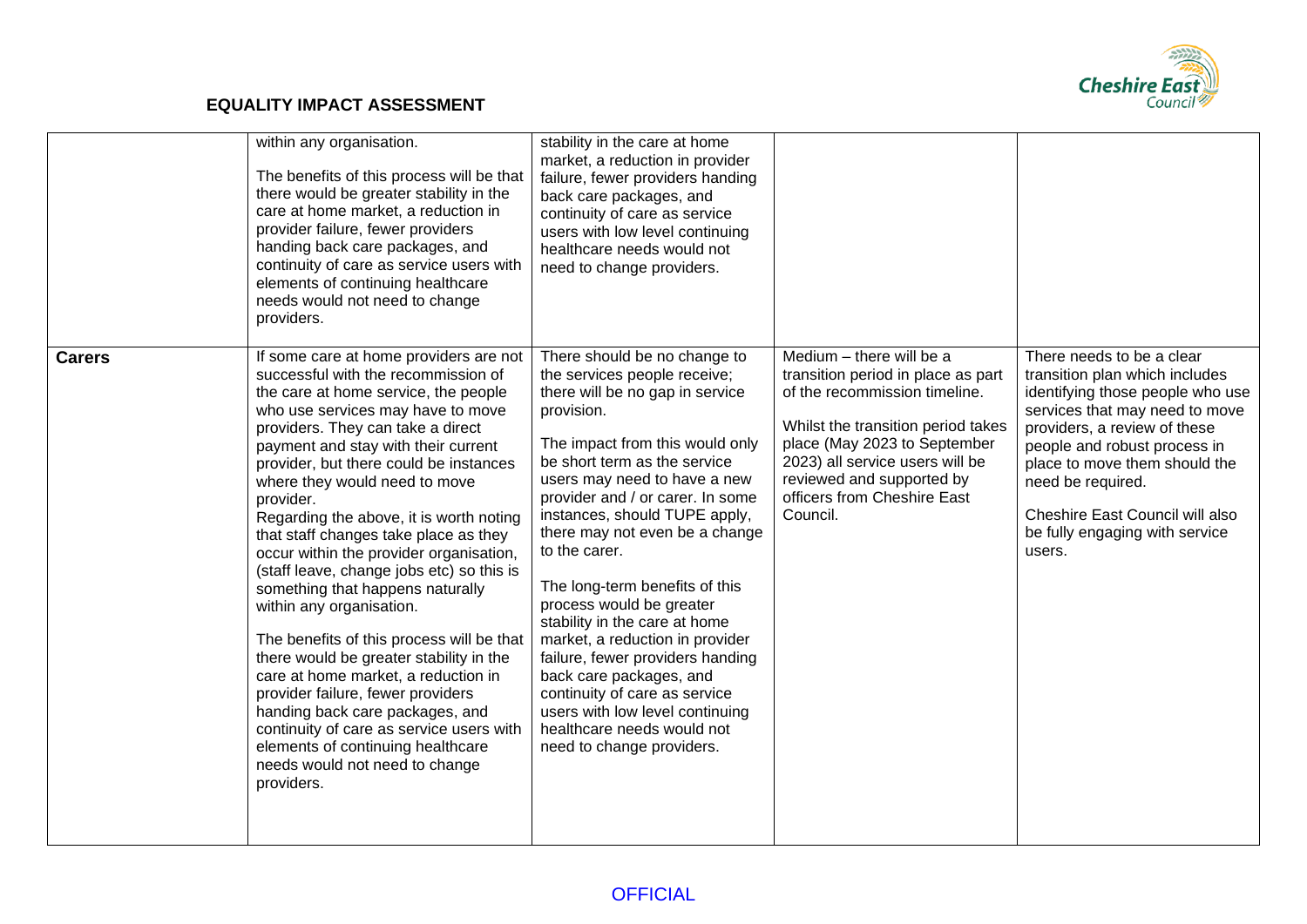

| <b>Socio Economic</b> | If some care at home providers are not                                                                                                                                   | There should be no change to                                                                                                        | Medium – there will be a                                                                                                    | There needs to be a clear                                                                                                            |
|-----------------------|--------------------------------------------------------------------------------------------------------------------------------------------------------------------------|-------------------------------------------------------------------------------------------------------------------------------------|-----------------------------------------------------------------------------------------------------------------------------|--------------------------------------------------------------------------------------------------------------------------------------|
| <b>Status</b>         | successful with the recommission of<br>the care at home service, the people<br>who use services may have to move<br>providers. They can take a direct                    | the services people receive;<br>there will be no gap in service<br>provision.                                                       | transition period in place as part<br>of the recommission timeline.<br>Whilst the transition period takes                   | transition plan which includes<br>identifying those people who use<br>services that may need to move<br>providers, a review of these |
|                       | payment and stay with their current<br>provider, but there could be instances<br>where they would need to move<br>provider.                                              | The impact from this would only<br>be short term as the service<br>users may need to have a new<br>provider and / or carer. In some | place (May 2023 to September<br>2023) all service users will be<br>reviewed and supported by<br>officers from Cheshire East | people and robust process in<br>place to move them should the<br>need be required.                                                   |
|                       | Regarding the above, it is worth noting<br>that staff changes take place as they<br>occur within the provider organisation,<br>(staff leave, change jobs etc) so this is | instances, should TUPE apply,<br>there may not even be a change<br>to the carer.                                                    | Council.                                                                                                                    | Cheshire East Council will also<br>be fully engaging with service<br>users.                                                          |
|                       | something that happens naturally<br>within any organisation.<br>The benefits of this process will be that                                                                | The long-term benefits of this<br>process would be greater<br>stability in the care at home<br>market, a reduction in provider      |                                                                                                                             |                                                                                                                                      |
|                       | there would be greater stability in the<br>care at home market, a reduction in<br>provider failure, fewer providers                                                      | failure, fewer providers handing<br>back care packages, and<br>continuity of care as service                                        |                                                                                                                             |                                                                                                                                      |
|                       | handing back care packages, and<br>continuity of care as service users with<br>elements of continuing healthcare<br>needs would not need to change                       | users with low level continuing<br>healthcare needs would not<br>need to change providers.                                          |                                                                                                                             |                                                                                                                                      |
|                       | providers.<br>Is this change due to be carried out wholly or partly by other providers? If yes, please indicate how you have ensured that the partner organisation       |                                                                                                                                     |                                                                                                                             |                                                                                                                                      |
|                       | complies with equality legislation (e.g., tendering, awards process, contract, monitoring, and performance measures)                                                     |                                                                                                                                     |                                                                                                                             |                                                                                                                                      |
|                       |                                                                                                                                                                          |                                                                                                                                     |                                                                                                                             |                                                                                                                                      |

No, however, all equality measures will be configured into new procurement procedures and subsequent contracts and monitoring.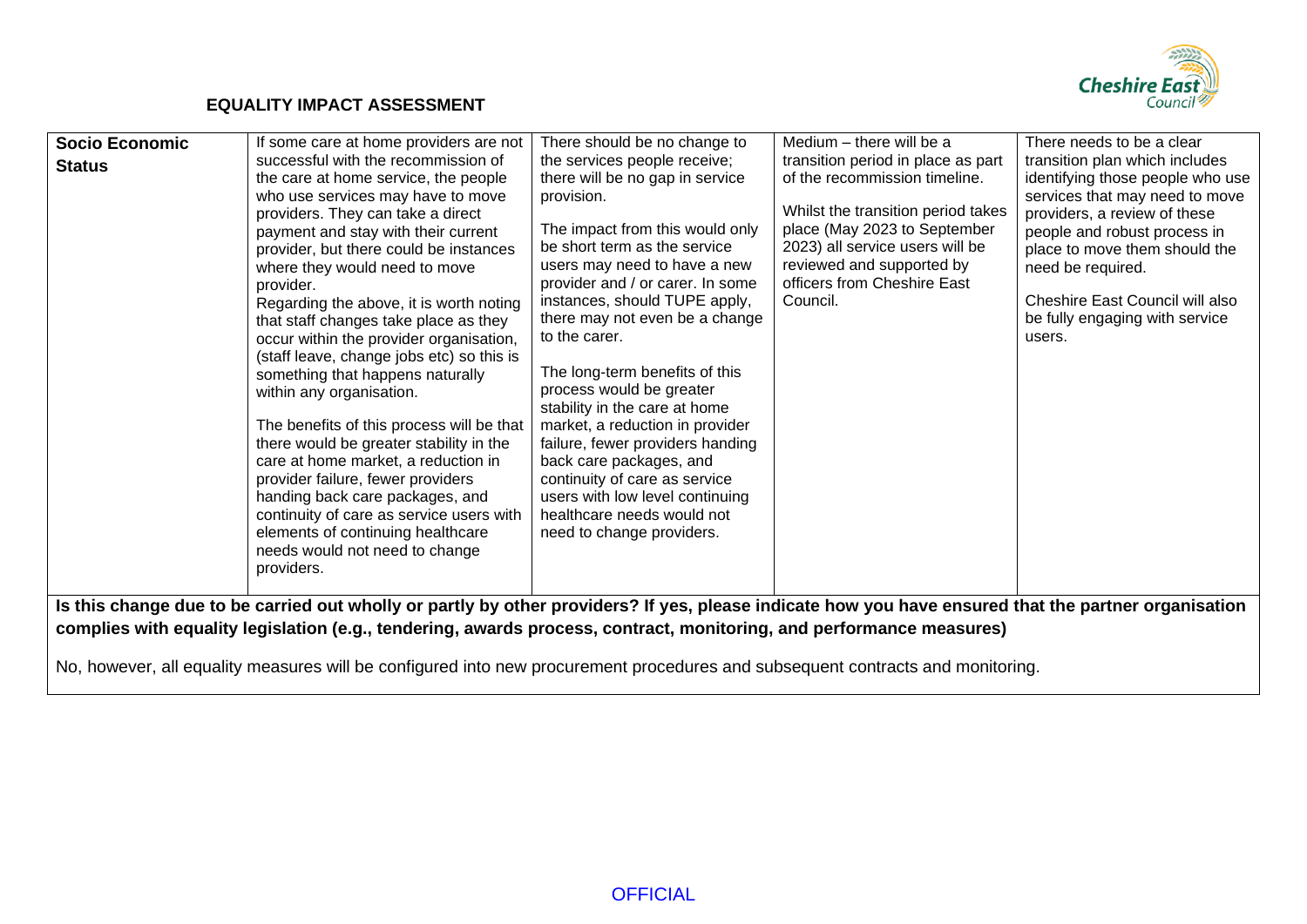

#### **Stage 4 Review and Conclusion**

#### **Summary: provide a brief overview including impact, changes, improvement, any gaps in evidence and additional data that is needed**

There should be no change in service or provision for most people who use services. However, there does need to be a robust transition plan in place for those people who either want to change providers or who do not want to take a direct payment to enable them to stay with their current provider. Operational teams will be heavily involved in reviewing these people and we will also ensure that there will be no gap in service to any people affected. Cheshire East Council will also be fully engaging with service users.

| How will this be monitored?                                                                                                                                                                                                                                                                   | <b>Officer responsible</b>                           | <b>Target date</b> |
|-----------------------------------------------------------------------------------------------------------------------------------------------------------------------------------------------------------------------------------------------------------------------------------------------|------------------------------------------------------|--------------------|
|                                                                                                                                                                                                                                                                                               |                                                      |                    |
| Commissioning and Contracts staff                                                                                                                                                                                                                                                             | Joanne Cliffe                                        | May 2022           |
| Contracts Team / Operational Staff                                                                                                                                                                                                                                                            | Emma Eardley / Operational<br>Team representatives   | <b>July 2023</b>   |
| Commissioning / Contracts Team                                                                                                                                                                                                                                                                | Joanne Cliffe / Lindsey<br>MacAulay and Emma Eardley | March 2022         |
| Action Plan to be collated from above mitigating actions.                                                                                                                                                                                                                                     |                                                      |                    |
| <b>June 2023</b>                                                                                                                                                                                                                                                                              |                                                      |                    |
| It is proposed to publish this EIA on the council's web page as an EIA under development. here will be a note to<br>invite feedback especially relating to people from protected characteristic groups. A dedicated email address will be<br>set up and the inbox monitored for this purpose. |                                                      |                    |
|                                                                                                                                                                                                                                                                                               |                                                      |                    |